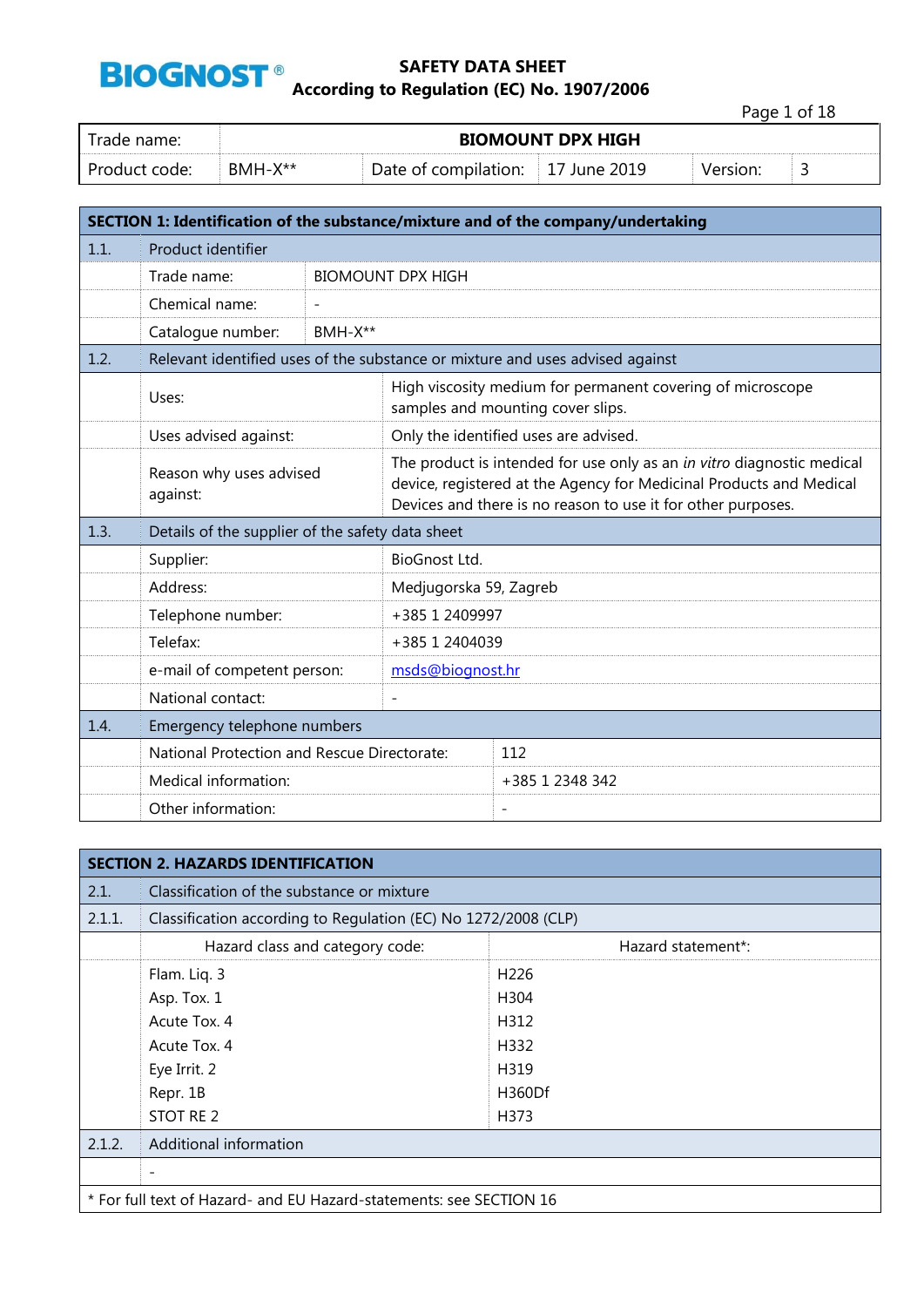

Page 2 of 18

| Trade name:   |         |                                   | <b>BIOMOUNT DPX HIGH</b> |          |   |
|---------------|---------|-----------------------------------|--------------------------|----------|---|
| Product code: | BMH-X** | Date of compilation: 17 June 2019 |                          | Version: | ے |

| 2.2. | Label elements                          |                                                                                                                                                                                                                                                                                                                                                                                                                  |
|------|-----------------------------------------|------------------------------------------------------------------------------------------------------------------------------------------------------------------------------------------------------------------------------------------------------------------------------------------------------------------------------------------------------------------------------------------------------------------|
|      | Product identification:                 | <b>BIOMOUNT DPX HIGH</b>                                                                                                                                                                                                                                                                                                                                                                                         |
|      | Identification number:                  | $\overline{\phantom{0}}$                                                                                                                                                                                                                                                                                                                                                                                         |
|      | Authorisation number:                   | $\overline{\phantom{a}}$                                                                                                                                                                                                                                                                                                                                                                                         |
|      | Hazard pictograms:                      | GHS02<br>GHS07<br>GHS08                                                                                                                                                                                                                                                                                                                                                                                          |
|      | Signal word:                            | Danger                                                                                                                                                                                                                                                                                                                                                                                                           |
|      | Hazard statement:                       | H226<br>Flammable liquid and vapor.<br>May be fatal if swallowed and enters airways.<br>H304<br>H312+H332 Harmful in contact with skin or if inhaled.<br>H319<br>Causes serious eye irritation.<br>H360Df May damage the unborn child. Suspected of damaging<br>fertility.<br>H373<br>May cause damage to organs through prolonged or repeated<br>exposure.                                                      |
|      | Precautionary statements:               | P210<br>Keep away from heat, hot surfaces, sparks, open flames and<br>other ignition sources. No smoking.<br>Wear protective gloves/protective clothing/eye/protection/face<br>P280<br>protection.<br>P301+P330+P331 IF SWALLOWED: Rinse mouth. Do NOT induce<br>vomiting.<br>P302 + P352 IF ON SKIN: Wash with plenty of soap and water.<br>IF exposed or concerned: Get medical advice/attention.<br>P308+P313 |
|      | Supplemetal hazard<br>information (EU): | $\overline{\phantom{0}}$                                                                                                                                                                                                                                                                                                                                                                                         |
| 2.3. | Other hazards                           |                                                                                                                                                                                                                                                                                                                                                                                                                  |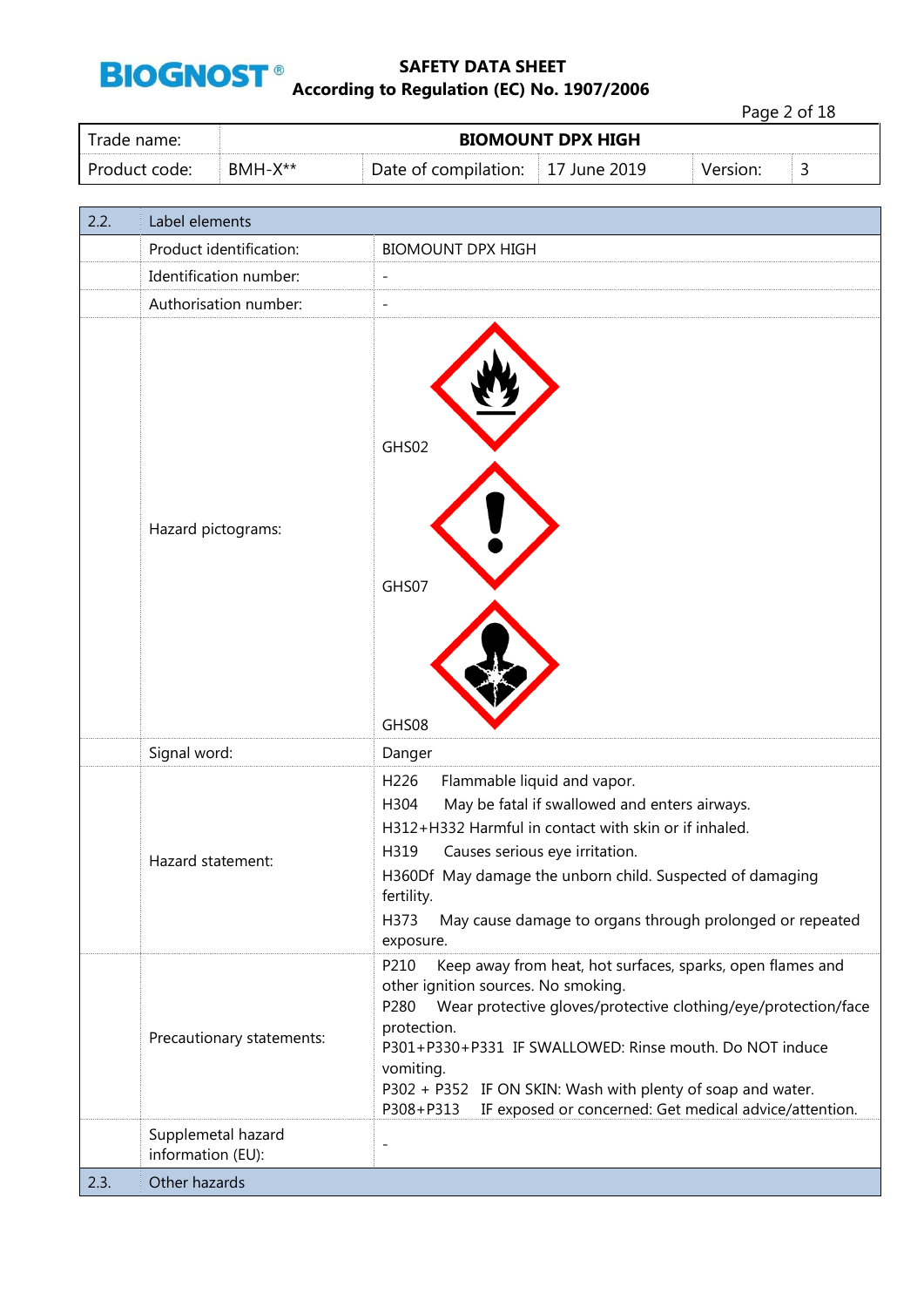

Page 3 of 18

| Date of compilation: 17 June 2019 | Trade name:   |         | <b>BIOMOUNT DPX HIGH</b> |          |  |
|-----------------------------------|---------------|---------|--------------------------|----------|--|
|                                   | Product code: | BMH-X** |                          | Version: |  |

-

| <b>SECTION 3. Composition/information on ingredients</b> |                                  |                                   |                     |                                                                                                                                                                                       |  |
|----------------------------------------------------------|----------------------------------|-----------------------------------|---------------------|---------------------------------------------------------------------------------------------------------------------------------------------------------------------------------------|--|
| CAS/<br>EC/<br>Index number                              | <b>REACH Registration</b><br>No. | Weight %<br>content (or<br>range) | Identification name | Classification according to<br>Regulation (EC) No 1272/2008<br>(CLP)                                                                                                                  |  |
| 1330-20-7/<br>215-535-7/<br>601-022-00-9                 | 01-2119488216-32-<br>XXXX        | $> 50 \%$                         | xylene              | Flam. Lig. 3; H226<br>Asp. Tox. 1; H304<br>Acute Tox. 4 ; H312<br>Acute Tox. 4, H332<br>Skin Irrit. 2; H315<br>Eye Irrit. 2; H319<br><b>STOT SE 3; H335</b><br><b>STOT RE 2; H373</b> |  |
| $84 - 74 - 2/$<br>201-557-4/<br>607-318-00-4             |                                  | $< 10 \%$                         | dibutyl phthalate   | Repr. 1B; H360Df<br>Aquatic Acute 1; H400                                                                                                                                             |  |

|      | <b>SECTION 4. First aid measures</b>                        |                                                                                                                                                                                                                  |  |  |
|------|-------------------------------------------------------------|------------------------------------------------------------------------------------------------------------------------------------------------------------------------------------------------------------------|--|--|
| 4.1. | Description of first aid measures                           |                                                                                                                                                                                                                  |  |  |
|      | General notes:                                              | Symptoms of poisoning may even occur after several hours; therefore<br>medical observation for at least 48 hours after the accident. Immediately<br>remove any clothing soiled by the product.                   |  |  |
|      | Following inhalation:                                       | Supply fresh air. If required, provide artificial respiration. Keep patient<br>warm. Consult doctor if symptoms persist. In case of unconsciousness place<br>patient stably in side position for transportation. |  |  |
|      | Following skin contact:                                     | Remove contaminated clothing. Immediately wash with plenty of water and<br>soap and rinse thoroughly. If symptoms persist, consult a doctor.                                                                     |  |  |
|      | Following eye contact:                                      | Rinse opened eye for several minutes under running water. If symptoms<br>persist, consult a doctor.                                                                                                              |  |  |
|      | Following ingestion:                                        | DO NOT induce vomiting. If symptoms persist, consult a doctor.                                                                                                                                                   |  |  |
|      | Self-protection of the first<br>aider                       | Avoid direct contact with the chemical; use appropriate protective<br>equipment described in Section 8.                                                                                                          |  |  |
| 4.2. | Most important symptoms and effects, both acute and delayed |                                                                                                                                                                                                                  |  |  |
|      | Following inhalation:                                       | High concentration vapor inhalation may cause headache, dizziness,<br>difficult breathing and unconsciousness.                                                                                                   |  |  |
|      | Following skin contact:                                     | Causes skin irritation, redness, swelling. Prolonged or repeated contact<br>causes defatting and dry skin.                                                                                                       |  |  |
|      | Following eye contact:                                      | Vapors irritate eyes. Splashing may cause irritation and redness.                                                                                                                                                |  |  |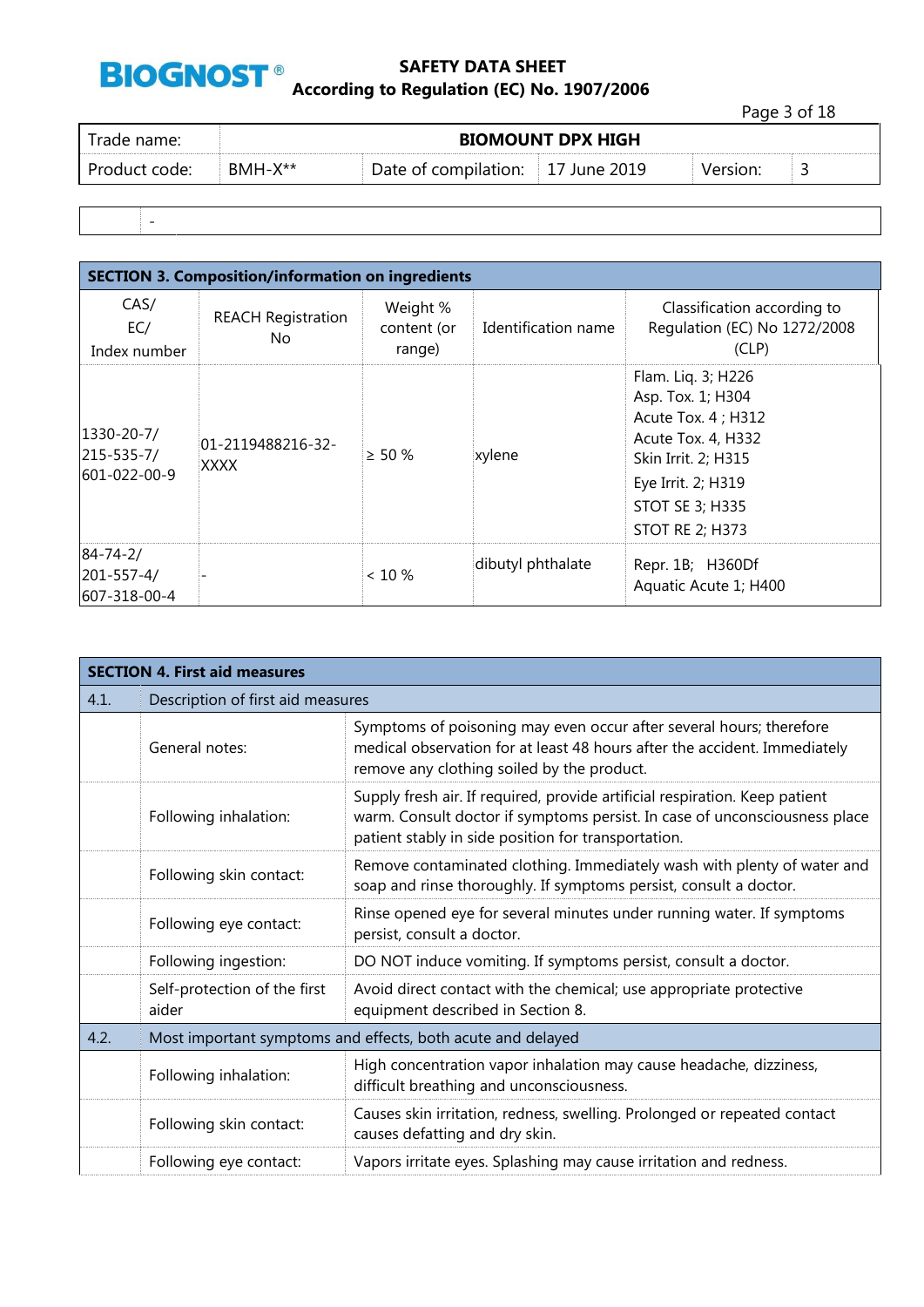

Page 4 of 18

| Trade name: I |           | <b>BIOMOUNT DPX HIGH</b>                      |  |          |   |
|---------------|-----------|-----------------------------------------------|--|----------|---|
| Product code: | $BMH-X**$ | Date of compilation: $\parallel$ 17 June 2019 |  | Version: | ٮ |

|      | Following ingestion:                                                       | Nausea, vomiting (danger of aspiration), diarrhoea. Aspiration may cause<br>headache, vertigo, nausea, dazed feeling-unconsciousness/coma, possible<br>hypothermia, reactions to the heart/circulatory system such as vasodilation<br>(flush), hypotension, arrhythmia (possible ventricular fibrillation through<br>cardiac sensitization), danger of central respiratory paralysis or of cardiac<br>arrest; functional disturbance to the liver and kidneys and persistent<br>disturbance to the CNS as sequelae. |  |
|------|----------------------------------------------------------------------------|---------------------------------------------------------------------------------------------------------------------------------------------------------------------------------------------------------------------------------------------------------------------------------------------------------------------------------------------------------------------------------------------------------------------------------------------------------------------------------------------------------------------|--|
| 4.3. | Indication of any immediate medical attention and special treatment needed |                                                                                                                                                                                                                                                                                                                                                                                                                                                                                                                     |  |
|      | No further relevant information available.                                 |                                                                                                                                                                                                                                                                                                                                                                                                                                                                                                                     |  |

| <b>SECTION 5. Firefighting measures</b> |                                                                                                                                   |                                                                            |  |  |  |
|-----------------------------------------|-----------------------------------------------------------------------------------------------------------------------------------|----------------------------------------------------------------------------|--|--|--|
| 5.1.                                    | Extinguishing media                                                                                                               |                                                                            |  |  |  |
|                                         | $CO2$ , powder or water spray. Fight larger fires with water spray or<br>Suitable extinguishing media:<br>alcohol resistant foam. |                                                                            |  |  |  |
|                                         | Unsuitable extinguishing media:                                                                                                   | water with full jet                                                        |  |  |  |
| 5.2.                                    | Special hazards arising from the substance or mixture                                                                             |                                                                            |  |  |  |
|                                         | Hazardous by products of fire:                                                                                                    | Formation of toxic gases is possible during heating or in case of<br>fire. |  |  |  |
| 5.3.                                    | Advice for firefighters                                                                                                           |                                                                            |  |  |  |
|                                         | Use a self-contained open-circuit compressed air breathing apparatus and fireproof clothing.                                      |                                                                            |  |  |  |
| 5.4.                                    | Additional information                                                                                                            |                                                                            |  |  |  |
|                                         | Collect contaminated firefighting water separately.                                                                               |                                                                            |  |  |  |
|                                         | Do not contaminate the environment with extinguishing media.                                                                      |                                                                            |  |  |  |

|        | <b>SECTION 6. Accidental release measures</b>                                                                             |                                                                                                                                                                                                                                                              |  |  |
|--------|---------------------------------------------------------------------------------------------------------------------------|--------------------------------------------------------------------------------------------------------------------------------------------------------------------------------------------------------------------------------------------------------------|--|--|
| 6.1.   | Personal precautions, protective equipment and emergency procedures                                                       |                                                                                                                                                                                                                                                              |  |  |
| 6.1.1. | For non-emergency personnel                                                                                               |                                                                                                                                                                                                                                                              |  |  |
|        | Protective equipment:                                                                                                     | Use personal protective equipment (see Section 8). Keep<br>unprotected persons away.                                                                                                                                                                         |  |  |
|        | Accident prevention methods:                                                                                              | Evacuate members of all non-essential personnel and those<br>members without protective equipment. Do not breathe in vapor,<br>ensure adequate ventilation and avoid contact with skin and eyes.<br>Remove all sources of sparks and ignition. Do not smoke. |  |  |
|        | Emergency procedures:                                                                                                     | Mark the area using proper signs.                                                                                                                                                                                                                            |  |  |
| 6.1.2. | For emergency responders:                                                                                                 |                                                                                                                                                                                                                                                              |  |  |
|        | Use protective equipment; in case of inadequate ventilation use adequate airways protective equipment<br>(see Section 8). |                                                                                                                                                                                                                                                              |  |  |
| 6.2.   | Environmental precautions:                                                                                                |                                                                                                                                                                                                                                                              |  |  |
|        | Protection and Rescue Directorate (NPRD) on 112.                                                                          | Do not dispose of in sewage, drainage system and waterways. In case of large spillage contact National                                                                                                                                                       |  |  |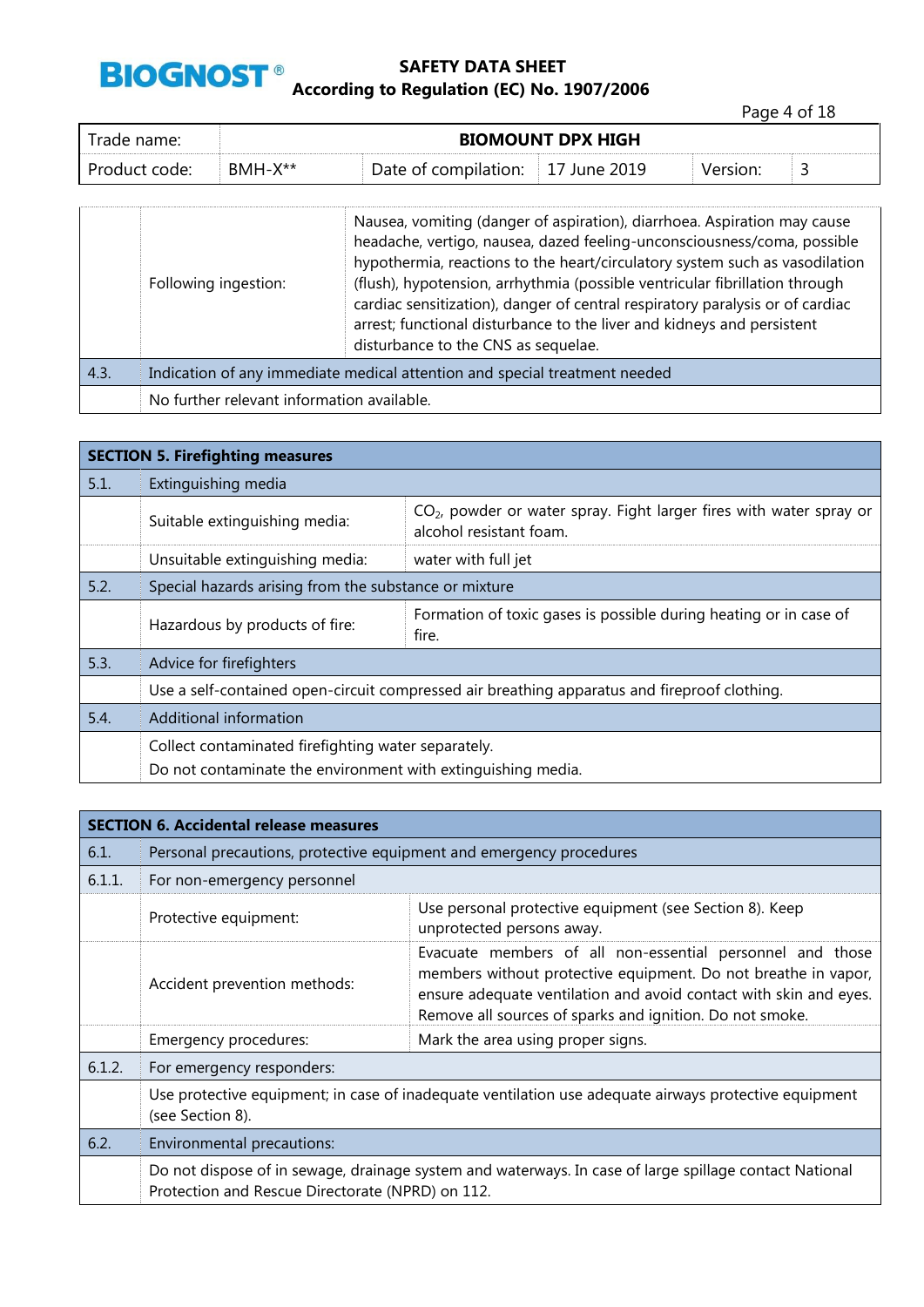

Page 5 of 18

| l Trade name:   | <b>BIOMOUNT DPX HIGH</b> |                                   |  |          |   |
|-----------------|--------------------------|-----------------------------------|--|----------|---|
| l Product code: | ® BMH-X**                | Date of compilation: 17 June 2019 |  | Version: | ے |

| 6.3.   | Methods and materials for containment and cleaning up  |                                                                                                                                                                                                                                                                                                                                                                                                                                                                 |  |
|--------|--------------------------------------------------------|-----------------------------------------------------------------------------------------------------------------------------------------------------------------------------------------------------------------------------------------------------------------------------------------------------------------------------------------------------------------------------------------------------------------------------------------------------------------|--|
| 6.3.1. | Bunding, covering of<br>drains; capping<br>procedures: | Sand or clay barriers.                                                                                                                                                                                                                                                                                                                                                                                                                                          |  |
| 6.3.2. | Cleaning up:                                           | Contain spillage, and then collect with an electrically protected vacuum<br>cleaner or by wet-brushing and place the waste material in tightly closed<br>impermeable containers. Store the substance in well ventilated storage<br>rooms until disposal. Submit for disposal to the legal persons authorized by<br>the Ministry of Environmental and Nature Protection. After disposal of the<br>products, wash the area and and involved materials with water. |  |
| 6.3.3. | Other information:                                     | Do not use tools that may cause sparks.                                                                                                                                                                                                                                                                                                                                                                                                                         |  |
| 6.4.   | Reference to other sections                            |                                                                                                                                                                                                                                                                                                                                                                                                                                                                 |  |
|        | See Section 7 for information on safe handling.        |                                                                                                                                                                                                                                                                                                                                                                                                                                                                 |  |
|        |                                                        | See Section 8 for information on personal protection equipment.                                                                                                                                                                                                                                                                                                                                                                                                 |  |
|        | See Section 13 for disposal information.               |                                                                                                                                                                                                                                                                                                                                                                                                                                                                 |  |

|        | <b>SECTION 7. Handling and storage</b>                                                           |                                                                                                                                                                                      |                                                                                                                                                                         |  |  |
|--------|--------------------------------------------------------------------------------------------------|--------------------------------------------------------------------------------------------------------------------------------------------------------------------------------------|-------------------------------------------------------------------------------------------------------------------------------------------------------------------------|--|--|
| 7.1.   | Precautions for safe handling                                                                    |                                                                                                                                                                                      |                                                                                                                                                                         |  |  |
| 7.1.1. | <b>Protection measures</b>                                                                       |                                                                                                                                                                                      |                                                                                                                                                                         |  |  |
|        | Measures to prevent fire:                                                                        |                                                                                                                                                                                      | Use in well ventilated storage rooms. Keep<br>away from sources of heat and ignition.<br>Carry out measures for preventing static<br>electricity.                       |  |  |
|        | Measures to prevent aerosol and dust generation:                                                 |                                                                                                                                                                                      | Secure proper ventilation.                                                                                                                                              |  |  |
|        | Measures to protect the environment:                                                             |                                                                                                                                                                                      | Prevent spilling into the sewage system and<br>waterways.                                                                                                               |  |  |
|        | Other measures:                                                                                  |                                                                                                                                                                                      |                                                                                                                                                                         |  |  |
| 7.1.2. | Advice on general occupational hygiene:                                                          |                                                                                                                                                                                      |                                                                                                                                                                         |  |  |
|        | Do not eat, drink or smoke in the workspace. Thoroughly wash hands after work and before eating. |                                                                                                                                                                                      |                                                                                                                                                                         |  |  |
| 7.2.   | Conditions for safe storage, including any incompatibilities                                     |                                                                                                                                                                                      |                                                                                                                                                                         |  |  |
|        | Technical measures and storage conditions:                                                       |                                                                                                                                                                                      | Keep in tightly closed and upright set containers in a<br>well ventilated storage rooms, and away from sources<br>of heat, sunlight, and other incompatible substances. |  |  |
|        | Packaging materials:                                                                             |                                                                                                                                                                                      | Manufacturer's original packaging.                                                                                                                                      |  |  |
|        | Requirements for storage rooms and vessels:                                                      | Keep away from food and drink. Keep the containers<br>tightly closed.                                                                                                                |                                                                                                                                                                         |  |  |
|        | Advices for storage equipment:                                                                   | The storage must be made of hard material; floors<br>must be resistant to chemicals. There must be no<br>drain that directly leads into sewage system. Secure<br>proper ventilation. |                                                                                                                                                                         |  |  |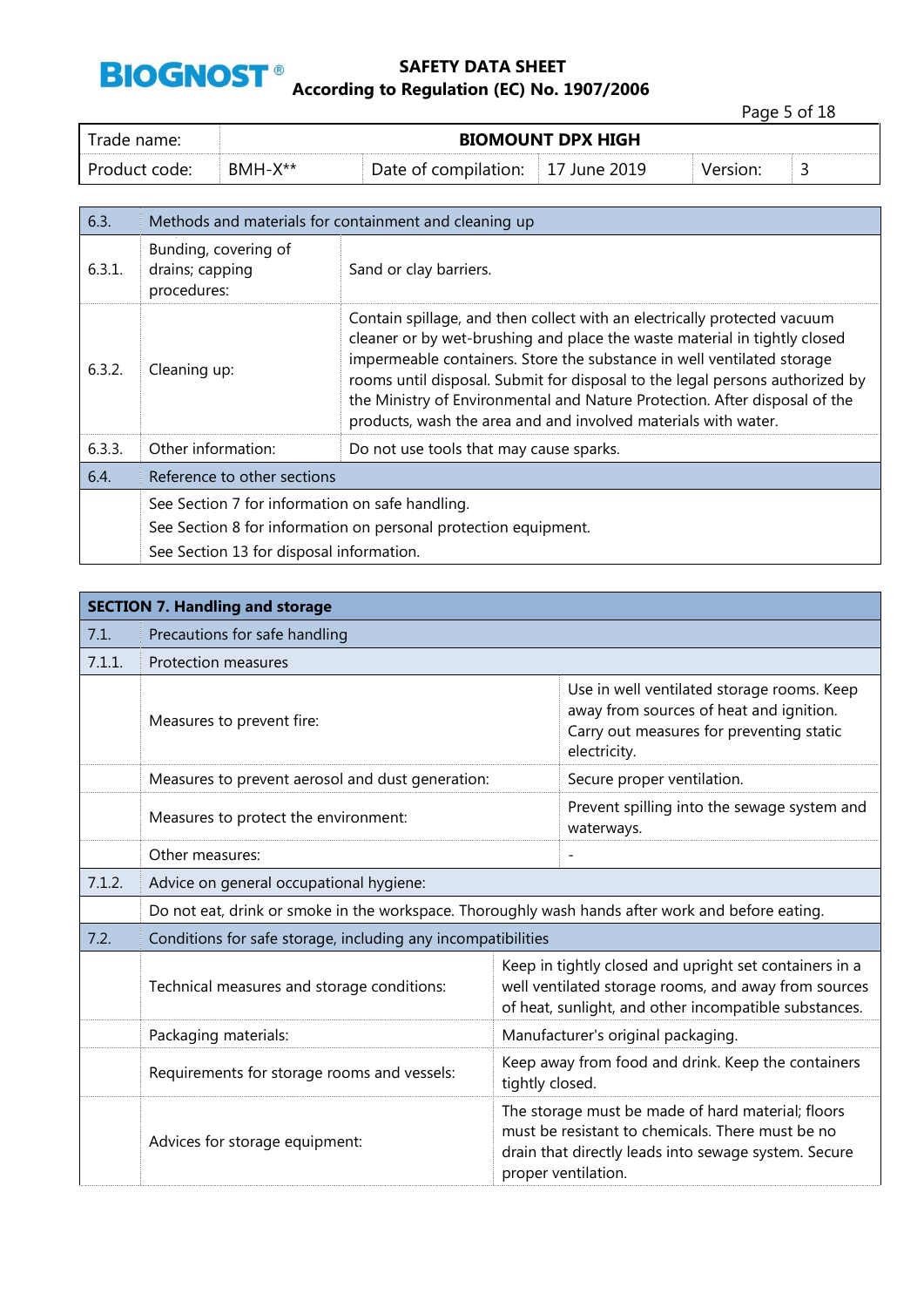

Page 6 of 18

| Trade name: l | <b>BIOMOUNT DPX HIGH</b> |                      |              |          |   |
|---------------|--------------------------|----------------------|--------------|----------|---|
| Product code: | $BMH-X**$                | Date of compilation: | 17 June 2019 | Version: | ٮ |

|      | Further information on storage conditions: | Do not place the unused material in the storage room<br>and do not use empty containers for storing other<br>chemicals. Do not store with incompatible materials<br>(see Section 10). |
|------|--------------------------------------------|---------------------------------------------------------------------------------------------------------------------------------------------------------------------------------------|
| 7.3. | Specific end use(s)                        |                                                                                                                                                                                       |
|      | Recommendations:                           |                                                                                                                                                                                       |
|      | Industrial sector specific solutions:      |                                                                                                                                                                                       |

| <b>SECTION 8. Exposure controls/personal protection</b>              |                                            |                       |                          |                                                         |                          |                                                                                                                                                 |                                 |
|----------------------------------------------------------------------|--------------------------------------------|-----------------------|--------------------------|---------------------------------------------------------|--------------------------|-------------------------------------------------------------------------------------------------------------------------------------------------|---------------------------------|
| 8.1.<br>Control parameters                                           |                                            |                       |                          |                                                         |                          |                                                                                                                                                 |                                 |
| Substance                                                            |                                            | CAS No                |                          | Occupational exposure limit<br>values/short term values |                          | <b>Biological limit values</b>                                                                                                                  |                                 |
|                                                                      |                                            |                       |                          | ppm                                                     | $mg/m^3$                 |                                                                                                                                                 |                                 |
| Xylene (all isomers)                                                 |                                            | 1330-20-7             |                          | 50/100                                                  | 220/440                  | 1.50 mg/L (14.13 µmol/L) xylene,<br>blood, end of shift<br>1.50 g/g (0.88 mol/mol)<br>creatinine (methyl hippuric acid,<br>urine, end of shift) |                                 |
| Dibutyl phthalate                                                    |                                            | $84 - 74 - 2$         |                          | -/-                                                     | 5/10                     | $\overline{a}$                                                                                                                                  |                                 |
|                                                                      |                                            |                       |                          |                                                         |                          |                                                                                                                                                 |                                 |
| Substance:<br>$\overline{\phantom{a}}$                               |                                            |                       |                          |                                                         |                          |                                                                                                                                                 |                                 |
| EC No:<br>$\overline{a}$                                             |                                            | CAS No:               | $\overline{a}$           |                                                         |                          |                                                                                                                                                 |                                 |
| <b>DNEL</b>                                                          |                                            |                       |                          |                                                         |                          |                                                                                                                                                 |                                 |
|                                                                      |                                            |                       |                          | <b>Industrial</b>                                       |                          |                                                                                                                                                 |                                 |
| Route of exposure:                                                   |                                            | Acute effect<br>local | Acute effect<br>systemic |                                                         | Chronic effect<br>local  |                                                                                                                                                 | Chronic effect<br>systemic      |
| Oral                                                                 | $\overline{\phantom{0}}$                   |                       | $\overline{\phantom{0}}$ |                                                         | $\overline{a}$           |                                                                                                                                                 | $\overline{a}$                  |
| Inhalation                                                           | 289 mg/m $3$<br>(xylene)                   |                       |                          |                                                         | $\overline{\phantom{a}}$ |                                                                                                                                                 | 77 mg/m $3$ (xylene)            |
| Dermal                                                               |                                            |                       | $\sim$                   |                                                         | $\overline{\phantom{a}}$ |                                                                                                                                                 | 180 mg/kg (xylene)              |
| Critical physical parameters: solubility, flammability, corrosivity: |                                            |                       |                          |                                                         | $\overline{a}$           |                                                                                                                                                 |                                 |
|                                                                      |                                            |                       |                          | <b>Consumer</b>                                         |                          |                                                                                                                                                 |                                 |
| Acute effect<br>Route of exposure:<br>local                          |                                            |                       | Acute effect<br>systemic | Chronic effect<br>local                                 |                          | Chronic effect<br>systemic                                                                                                                      |                                 |
| Oral                                                                 | $\overline{\phantom{a}}$<br>$\overline{a}$ |                       |                          | $\overline{a}$                                          |                          | $\overline{\phantom{a}}$                                                                                                                        |                                 |
| Inhalation                                                           | 174 mg/m $3$<br>(xylene)                   |                       | $\overline{a}$           |                                                         | $\overline{\phantom{a}}$ |                                                                                                                                                 | 14,8 mg/m <sup>3</sup> (xylene) |
| Dermal                                                               |                                            |                       | $\overline{\phantom{0}}$ |                                                         | $\overline{\phantom{a}}$ |                                                                                                                                                 | 108 mg/kg (xylene)              |
| <b>PNEC</b>                                                          |                                            |                       |                          |                                                         |                          |                                                                                                                                                 |                                 |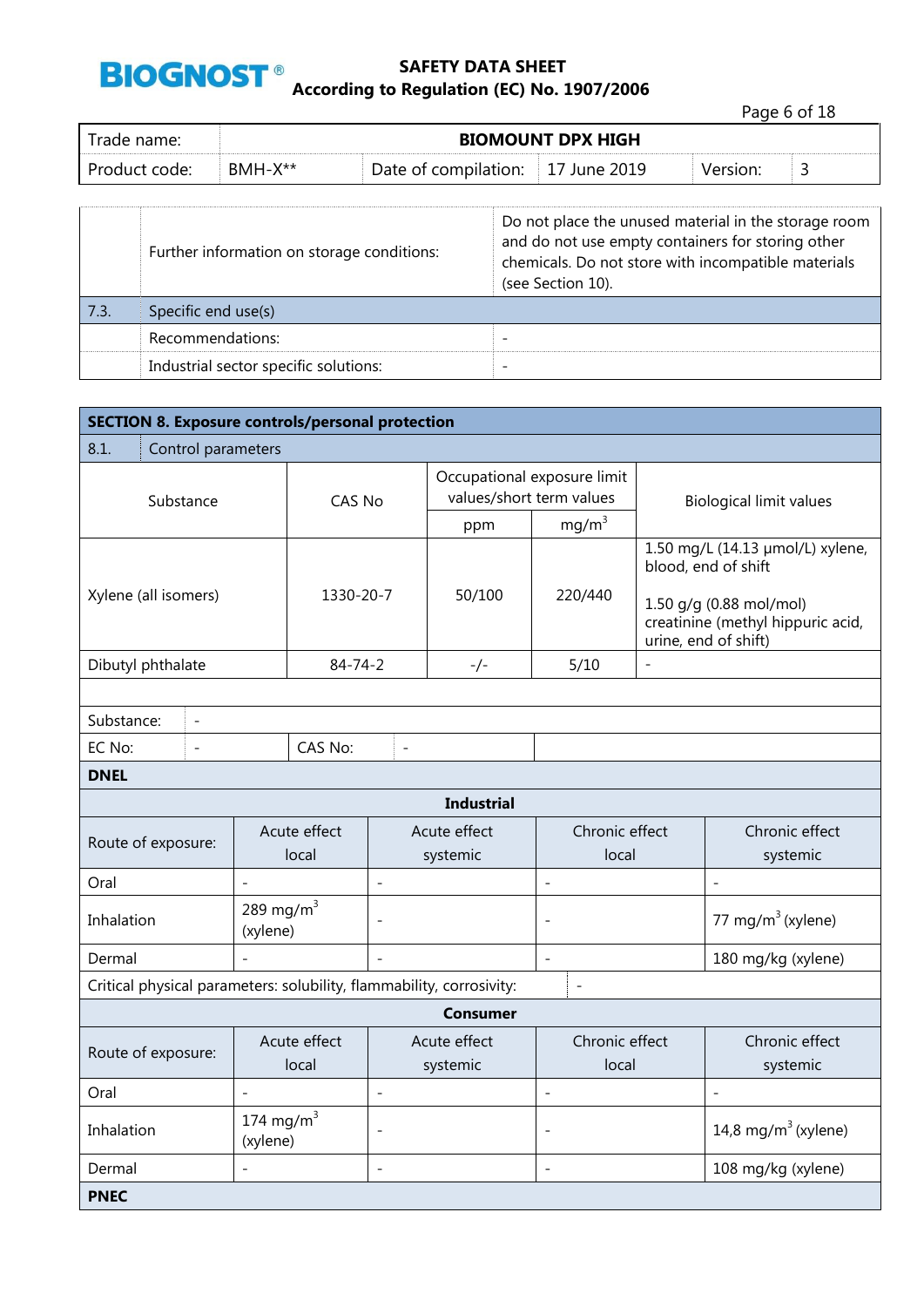

Page 7 of 18 Trade name: **BIOMOUNT DPX HIGH**

| Trade name:   | <b>BIOMOUNT DPX HIGH</b> |                                   |  |          |  |
|---------------|--------------------------|-----------------------------------|--|----------|--|
| Product code: | $BMH-X**$                | Date of compilation: 17 June 2019 |  | Version: |  |
|               |                          |                                   |  |          |  |

| Environmental protection target |                                                                                      |                | <b>PNEC</b>                                                                                                                                                                                                                                                                                                                                                                                                                                                                                                    |  |  |
|---------------------------------|--------------------------------------------------------------------------------------|----------------|----------------------------------------------------------------------------------------------------------------------------------------------------------------------------------------------------------------------------------------------------------------------------------------------------------------------------------------------------------------------------------------------------------------------------------------------------------------------------------------------------------------|--|--|
| Fresh water                     |                                                                                      |                | 0.327 mg/l<br>(xylene)                                                                                                                                                                                                                                                                                                                                                                                                                                                                                         |  |  |
| Freshwater sediments            |                                                                                      |                | 12.46 mg/kg (xylene)                                                                                                                                                                                                                                                                                                                                                                                                                                                                                           |  |  |
| Marine water                    |                                                                                      |                | $0.327$ mg/l<br>(xylene)                                                                                                                                                                                                                                                                                                                                                                                                                                                                                       |  |  |
| Marine sediments                |                                                                                      |                | 12.46 mg/kg (xylene)                                                                                                                                                                                                                                                                                                                                                                                                                                                                                           |  |  |
| Food chain                      |                                                                                      |                | 0.327 mg/l<br>(xylene)                                                                                                                                                                                                                                                                                                                                                                                                                                                                                         |  |  |
|                                 | Microorganisms in sewage treatment                                                   |                | $6.58$ mg/l<br>(xylene)                                                                                                                                                                                                                                                                                                                                                                                                                                                                                        |  |  |
| Soil (agricultural)             |                                                                                      |                | 2.31 mg/kg (xylene)                                                                                                                                                                                                                                                                                                                                                                                                                                                                                            |  |  |
| Air                             |                                                                                      |                | No information available                                                                                                                                                                                                                                                                                                                                                                                                                                                                                       |  |  |
|                                 |                                                                                      |                |                                                                                                                                                                                                                                                                                                                                                                                                                                                                                                                |  |  |
| 8.2.                            | <b>Exposure controls</b>                                                             |                |                                                                                                                                                                                                                                                                                                                                                                                                                                                                                                                |  |  |
| 8.2.1.                          | Appropriate engineering controls                                                     |                |                                                                                                                                                                                                                                                                                                                                                                                                                                                                                                                |  |  |
|                                 | Substance/mixture related<br>measures to prevent exposure<br>during identified uses: | the workspace. | Use personal protective equipment. Do not eat, drink or smoke in                                                                                                                                                                                                                                                                                                                                                                                                                                               |  |  |
|                                 | Structural measures to prevent<br>exposure:                                          |                | No information available                                                                                                                                                                                                                                                                                                                                                                                                                                                                                       |  |  |
|                                 | Organisational measures to<br>prevent exposure:                                      |                | Organization of work in order to reduce other worker's influence<br>during work process.                                                                                                                                                                                                                                                                                                                                                                                                                       |  |  |
|                                 | Technical measures to prevent<br>exposure:                                           |                | Secure proper workspace ventilation in order to keep<br>concentration levels in air below permitted levels.                                                                                                                                                                                                                                                                                                                                                                                                    |  |  |
| 8.2.2.                          | Personal protection equipment:                                                       |                |                                                                                                                                                                                                                                                                                                                                                                                                                                                                                                                |  |  |
| 8.2.2.1.                        | Eye and face protection:                                                             |                | Face shield and safety glasses Use equipment for eye protection<br>tested and approved under appropriate government standards<br>such as EN 166(EU)                                                                                                                                                                                                                                                                                                                                                            |  |  |
| 8.2.2.2.                        | Skin protection                                                                      |                |                                                                                                                                                                                                                                                                                                                                                                                                                                                                                                                |  |  |
|                                 | Hand protection:                                                                     | Full contact:  | Gloves must be inspected prior to use. Use proper glove removal<br>technique (without touching glove's outer surface) to avoid skin<br>contact with this product. The selected protective gloves have to<br>satisfy the specifications of EU Directive 89/686/EEC and the<br>standard EN 374 derived from it.<br>Glove material: Viton<br>Glove thickness: 0.7 mm<br>Break through time: 480 min<br>Splash contact:<br>Glove material: Nitrile rubber<br>Glove thickness: 0.4 mm<br>Break through time: 35 min |  |  |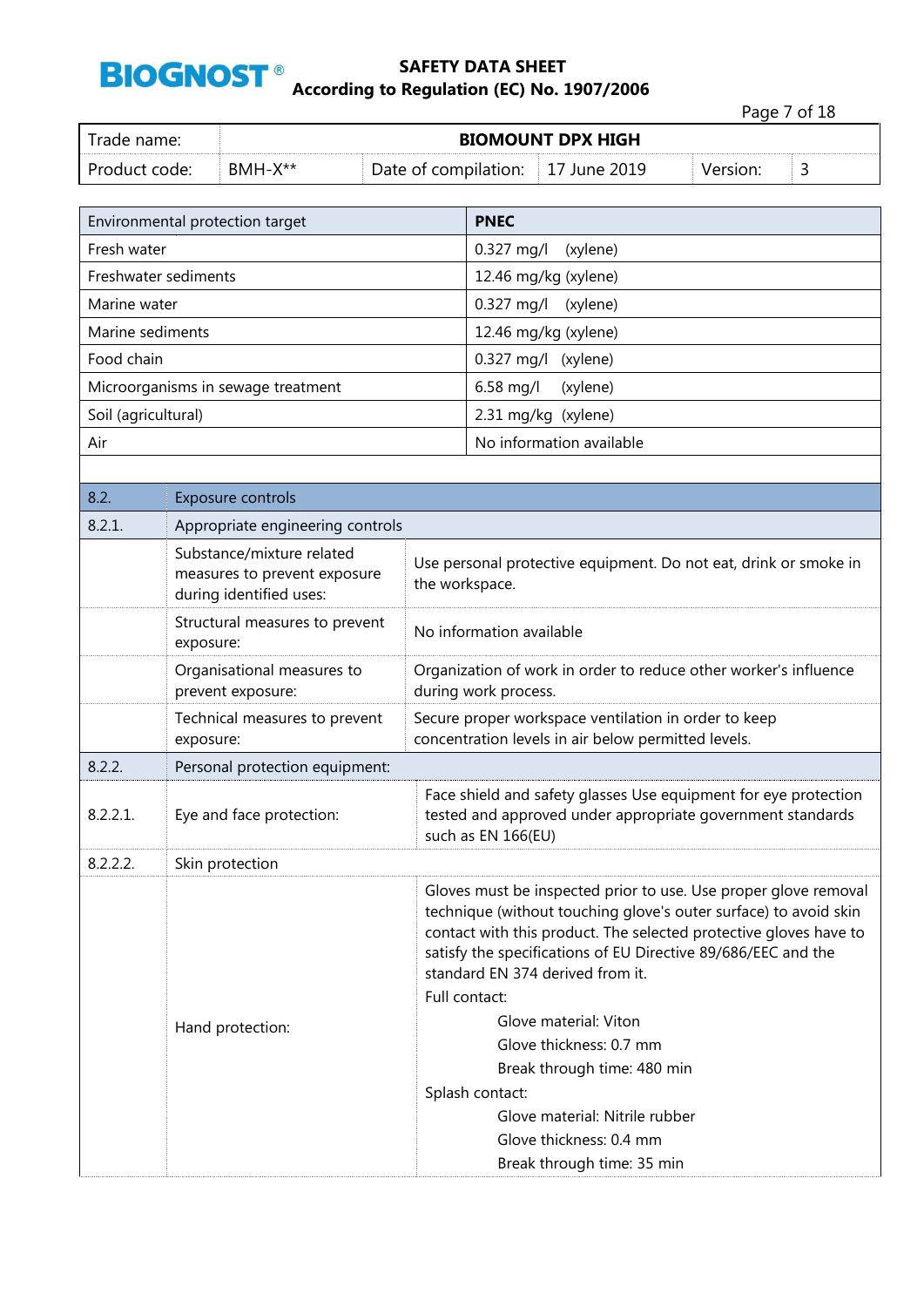

Page 8 of 18

| rade name:    |         | <b>BIOMOUNT DPX HIGH</b> |              |          |  |
|---------------|---------|--------------------------|--------------|----------|--|
| Product code: | BMH-X** | Date of compilation:     | 2019<br>June | Version: |  |

|             | Other skin protection:                                     | Complete suit protecting against chemicals, flame retardant<br>antistatic protective clothing (EN 13688). The type of protective<br>equipment must be selected according to the concentration and<br>amount of the dangerous substance at the specific workplace.                                                       |
|-------------|------------------------------------------------------------|-------------------------------------------------------------------------------------------------------------------------------------------------------------------------------------------------------------------------------------------------------------------------------------------------------------------------|
| 8.2.2.3.    | Respiratory protection:                                    | Where risk assessment shows air-purifying respirators are<br>appropriate use type ABEK (EN 14387) respirator cartridges as a<br>backup to engine protection, use a full-face supplied air<br>respirator. Use respirators and components tested and approved<br>under appropriate government standards such as CEN (EU). |
| $8.2.2.4$ . | Thermal hazards:                                           | No information available                                                                                                                                                                                                                                                                                                |
| 8.2.3.      | Environmental exposure controls                            |                                                                                                                                                                                                                                                                                                                         |
|             | Substance/mixture related<br>measures to prevent exposure: | See Section 6                                                                                                                                                                                                                                                                                                           |
|             | Structural measures to prevent<br>exposure:                | Use modern equipment.                                                                                                                                                                                                                                                                                                   |
|             | Organisational measures to<br>prevent exposure:            | Adapt the work process to the required working conditions of<br>the workplace.                                                                                                                                                                                                                                          |
|             | Technical measures to prevent<br>exposure:                 | See Section 6                                                                                                                                                                                                                                                                                                           |

|      | <b>SECTION 9. Physical and chemical properties</b>    |                          |                          |  |  |
|------|-------------------------------------------------------|--------------------------|--------------------------|--|--|
| 9.1. | Information on basic physical and chemical properties |                          |                          |  |  |
|      |                                                       | Value                    | Method                   |  |  |
|      | Physical state:                                       | liquid                   | No information available |  |  |
|      | Colour:                                               | colorless                | No information available |  |  |
|      | Odour:                                                | aromatic                 | No information available |  |  |
|      | Odour threshold:                                      | No information available | No information available |  |  |
|      | pH:                                                   | No information available | No information available |  |  |
|      | Melting point / freezing point;                       | No information available | No information available |  |  |
|      | Initial boiling point and boiling range:              | No information available | No information available |  |  |
|      | Flash point:                                          | 29 °C                    | No information available |  |  |
|      | Evaporation rate:                                     | No information available | No information available |  |  |
|      | Flammability (solid, gas):                            | No information available | No information available |  |  |
|      | Upper/lower flammability or explosive<br>limits:      | No information available | No information available |  |  |
|      | Vapour pressure:                                      | No information available | No information available |  |  |
|      | Vapour density:                                       | No information available | No information available |  |  |
|      | Relative density                                      | No information available | No information available |  |  |
|      | Bulk density:                                         | No information available | No information available |  |  |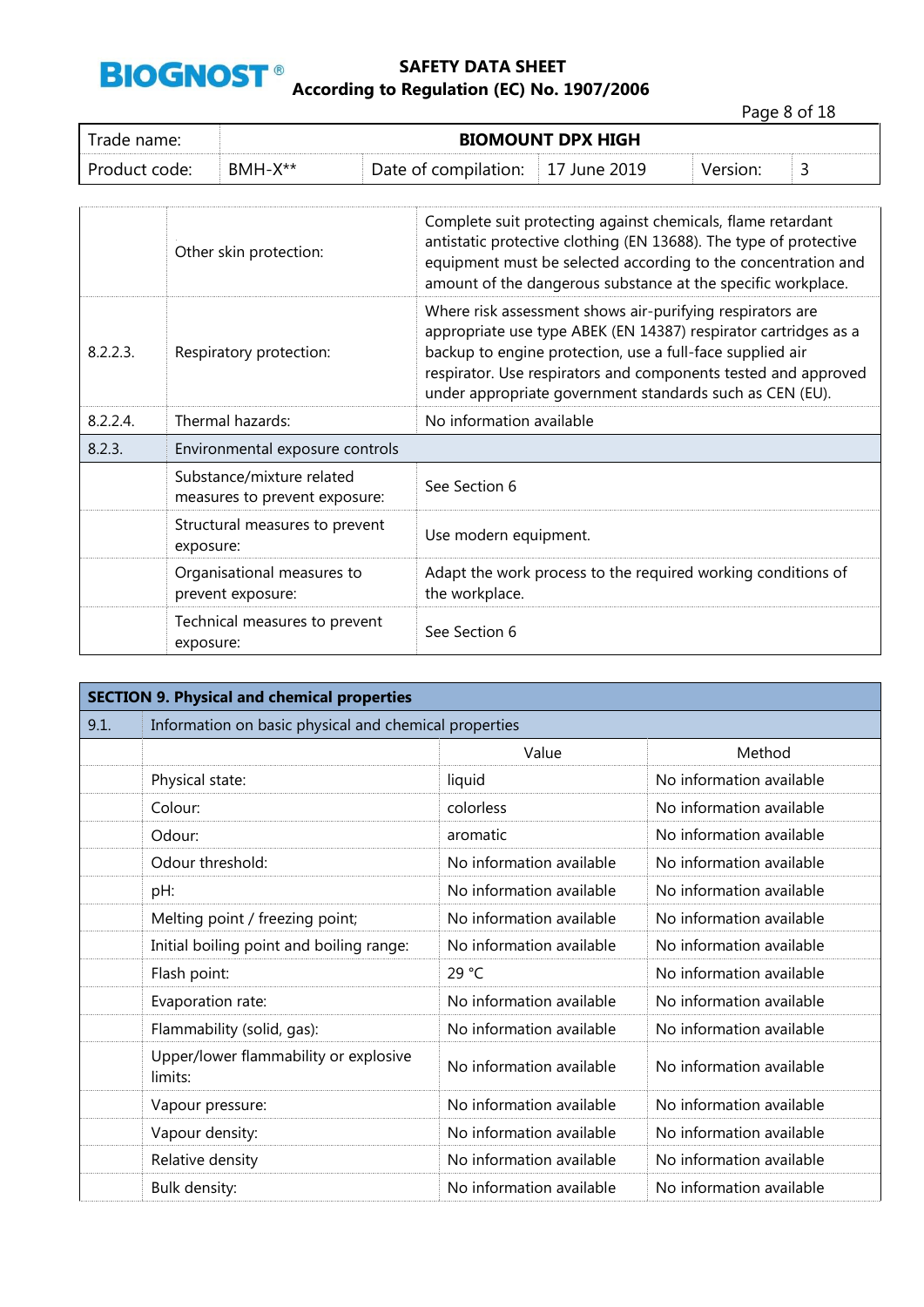

Page 9 of 18 Trade name: **BIOMOUNT DPX HIGH** Product code: BMH-X<sup>\*\*</sup> Date of compilation: 17 June 2019 Version: 3

|      | Solubility(ies):                                     | Insoluble in water       | No information available |
|------|------------------------------------------------------|--------------------------|--------------------------|
|      | Partition coefficient: n-octanol/water<br>(log Pow): | No information available | No information available |
|      | Auto-ignition temperature:                           | No information available | No information available |
|      | Decomposition temperature:                           | No information available | No information available |
|      | Viscosity:                                           | No information available | No information available |
|      | Explosive properties:                                | No information available | No information available |
|      | Oxidising properties:                                | No information available | No information available |
| 9.2. | Other information                                    |                          |                          |
|      |                                                      |                          |                          |

|       | <b>SECTION 10.: Stability and reactivity</b> |                                                                           |
|-------|----------------------------------------------|---------------------------------------------------------------------------|
| 10.1. | Reactivity:                                  | No relevant information available.                                        |
| 10.2. | Chemical stability:                          | The product is chemically stable under recommended storage<br>conditions. |
| 10.3. | Possibility of hazardous reactions:          | No dangerous reactions known.                                             |
| 10.4. | Conditions to avoid:                         | Sources of heat, flamesa and sparks.                                      |
| 10.5. | Incompatible materials:                      | Strong oxidizing agents.                                                  |
| 10.6. | Hazardous decomposition products:            | Carbon monoxide.                                                          |

|                       |                 | <b>SECTION 11. Toxicological information</b>                |                  |                                                              |                             |                                            |  |
|-----------------------|-----------------|-------------------------------------------------------------|------------------|--------------------------------------------------------------|-----------------------------|--------------------------------------------|--|
| 11.1.                 |                 | Information on toxicological effects                        |                  |                                                              |                             |                                            |  |
|                       | Acute toxicity: |                                                             |                  |                                                              |                             |                                            |  |
| Route of<br>exposure: |                 | Method                                                      | <b>Species</b>   | Effective<br>Dose<br>$LD_{50}/LC_{50}$ or<br>$ATE_{mixture}$ | Exposure time               | Results                                    |  |
| Oral:                 |                 | No information<br>available                                 | rat              | $LD_{50}$                                                    | No information<br>available | 3.523 mg/kg (xylene)<br>8.000 mg/kg (DBP)  |  |
| Dermal:               |                 | No information<br>available                                 | rabbit           | $LD_{50}$                                                    | No information<br>available | 1.134 mg/kg (xylene)<br>20.860 mg/kg (DBP) |  |
| Inhalation:           |                 | No information<br>available                                 | rat              | $LC_{50}$                                                    | 4 h                         | 11.,23 mg/l (xylene)<br>15.68 mg/l (DBP)   |  |
|                       |                 |                                                             |                  |                                                              |                             |                                            |  |
|                       |                 | Specific target organ toxicity - single exposure (STOT-SE): |                  |                                                              |                             |                                            |  |
|                       |                 |                                                             | Specific effects |                                                              | Target organ                | <b>Note</b>                                |  |
| Oral:                 |                 | No information available                                    |                  |                                                              | No information available    | $\overline{\phantom{a}}$                   |  |
| Dermal:               |                 | No information available                                    |                  |                                                              | No information available    | $\overline{\phantom{0}}$                   |  |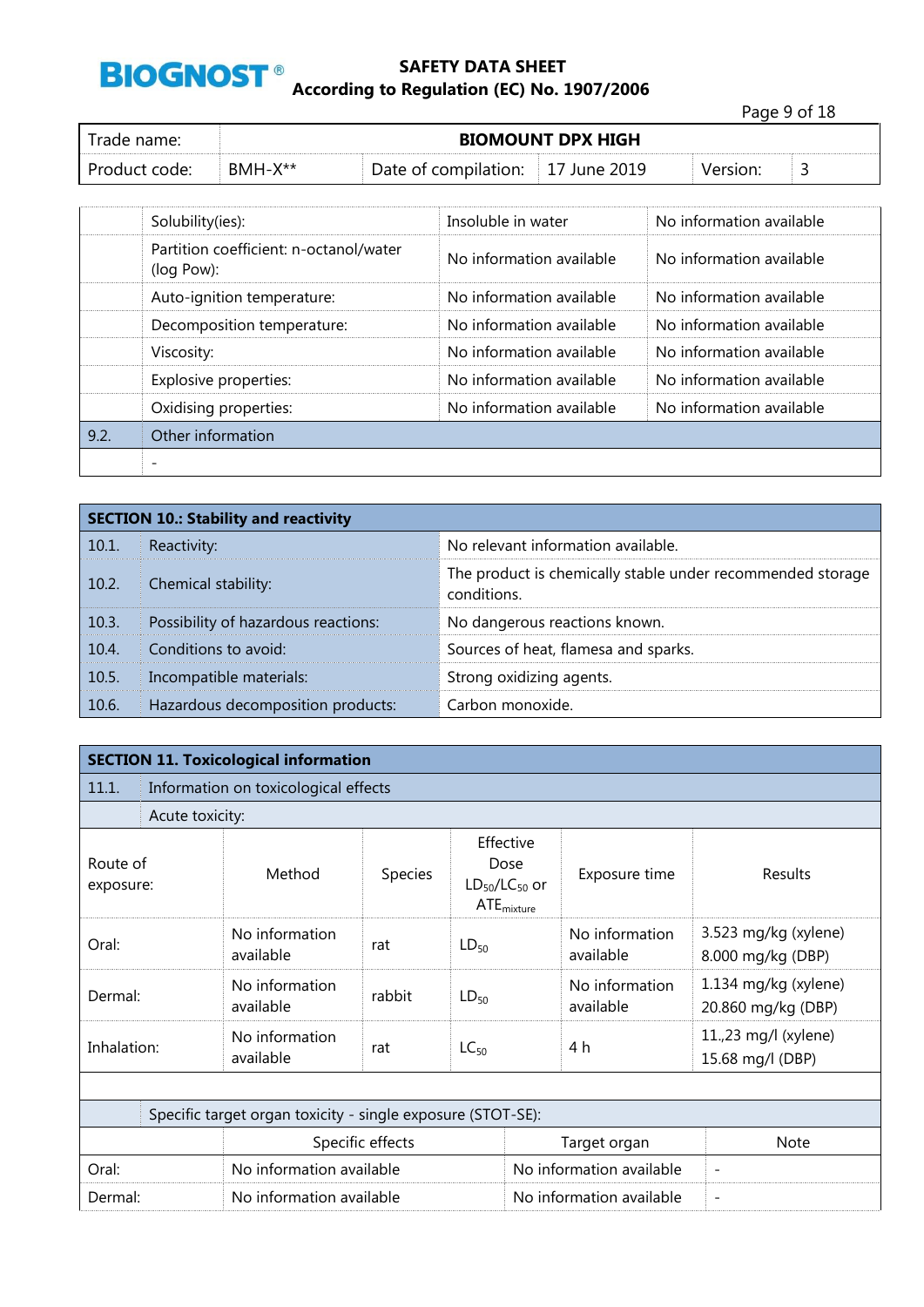

Page 10 of 18

| Trade name:                      |                          | <b>BIOMOUNT DPX HIGH</b> |                                |                                                                                                                                                                                                                                                                               |                          |                                |                          |                                |                                     |                                                                                                                                                                                                         |
|----------------------------------|--------------------------|--------------------------|--------------------------------|-------------------------------------------------------------------------------------------------------------------------------------------------------------------------------------------------------------------------------------------------------------------------------|--------------------------|--------------------------------|--------------------------|--------------------------------|-------------------------------------|---------------------------------------------------------------------------------------------------------------------------------------------------------------------------------------------------------|
| Product code:                    | BMH-X**                  |                          |                                | Date of compilation:                                                                                                                                                                                                                                                          |                          | 17 June 2019                   |                          | Version:                       |                                     | 3                                                                                                                                                                                                       |
| Inhalation:                      |                          | No information available |                                |                                                                                                                                                                                                                                                                               | Respiratory system       |                                |                          |                                | May cause respiratory<br>irritation |                                                                                                                                                                                                         |
|                                  | Aspiration hazard:       |                          |                                | May cause respiratory irritation. May be fatal if swallowed and<br>enters respiratory system.                                                                                                                                                                                 |                          |                                |                          |                                |                                     |                                                                                                                                                                                                         |
|                                  | Irritation and corrosion |                          |                                |                                                                                                                                                                                                                                                                               |                          |                                |                          |                                |                                     |                                                                                                                                                                                                         |
|                                  |                          | Exposure<br>time         |                                | Species                                                                                                                                                                                                                                                                       |                          | Evaluation                     | Method                   |                                |                                     | <b>Note</b>                                                                                                                                                                                             |
| Skin corrosion/irritation        | 24h                      | rabbit                   | (xylene)                       |                                                                                                                                                                                                                                                                               |                          |                                |                          |                                | Causes skin irritation.             |                                                                                                                                                                                                         |
| Serious eye<br>damage/irritation |                          | $\overline{\phantom{a}}$ | $\qquad \qquad -$              |                                                                                                                                                                                                                                                                               | $\overline{\phantom{a}}$ |                                | $\overline{\phantom{a}}$ |                                |                                     | No information available                                                                                                                                                                                |
| Sensitization                    |                          |                          |                                |                                                                                                                                                                                                                                                                               |                          |                                |                          |                                |                                     |                                                                                                                                                                                                         |
| Skin sensitization:              |                          |                          | No information available       |                                                                                                                                                                                                                                                                               |                          |                                |                          |                                |                                     |                                                                                                                                                                                                         |
| Respiratory<br>sensitization:    |                          |                          | No information available       |                                                                                                                                                                                                                                                                               |                          |                                |                          |                                |                                     |                                                                                                                                                                                                         |
|                                  |                          |                          |                                |                                                                                                                                                                                                                                                                               |                          |                                |                          |                                |                                     |                                                                                                                                                                                                         |
|                                  |                          |                          |                                | Symptoms related to physical, chemical, and toxicological properties                                                                                                                                                                                                          |                          |                                |                          |                                |                                     |                                                                                                                                                                                                         |
| Oral exposure:                   |                          | the CNS as sequelae.     |                                | Nausea, vomiting (danger of aspiration), diarrhoea. Aspiration may cause headache, vertigo,<br>nausea, dazed feeling-unconsciousness/coma, possible hypothermia, reactions to the<br>heart/circulatory system such as vasodilation (flush), hypotension, arrhythmia (possible |                          |                                |                          |                                |                                     | ventricular fibrillation through cardiac sensitization), danger of central respiratory paralysis or<br>of cardiac arrest; functional disturbance to the liver and kidneys and persistent disturbance to |
| Dermal exposure:                 | dry skin.                |                          |                                | Causes skin irritation, redness, swelling. Prolonged or repeated contact causes defatting and                                                                                                                                                                                 |                          |                                |                          |                                |                                     |                                                                                                                                                                                                         |
| Inhalation<br>exposure:          |                          |                          |                                | and fatique, difficult breathing, chest tightness, coordination and CNS disorders.                                                                                                                                                                                            |                          |                                |                          |                                |                                     | Vapor inhalation may cause nose and throat irritation followed by sore throat, cough, difficult<br>breathing and suffocating. High concentration vapor inhalation may cause headache, malaise           |
| Eye exposure:                    |                          |                          | blurred vision, photophobia.   | Vapors irritate eyes. Splashing may cause irritation and redness, lacrimation, pain, swelling,                                                                                                                                                                                |                          |                                |                          |                                |                                     |                                                                                                                                                                                                         |
|                                  |                          |                          |                                | Repeated dose toxicity (subacute, subchronic, chronic)                                                                                                                                                                                                                        |                          |                                |                          |                                |                                     |                                                                                                                                                                                                         |
|                                  | Dose                     |                          | Exposure<br>time               | Species                                                                                                                                                                                                                                                                       |                          | Method                         |                          | Evaluation                     |                                     | Note                                                                                                                                                                                                    |
| Subacute oral                    | No.<br>available         | information              | No<br>information<br>available | No<br>information<br>available                                                                                                                                                                                                                                                |                          | No<br>information<br>available |                          | No<br>information<br>available |                                     |                                                                                                                                                                                                         |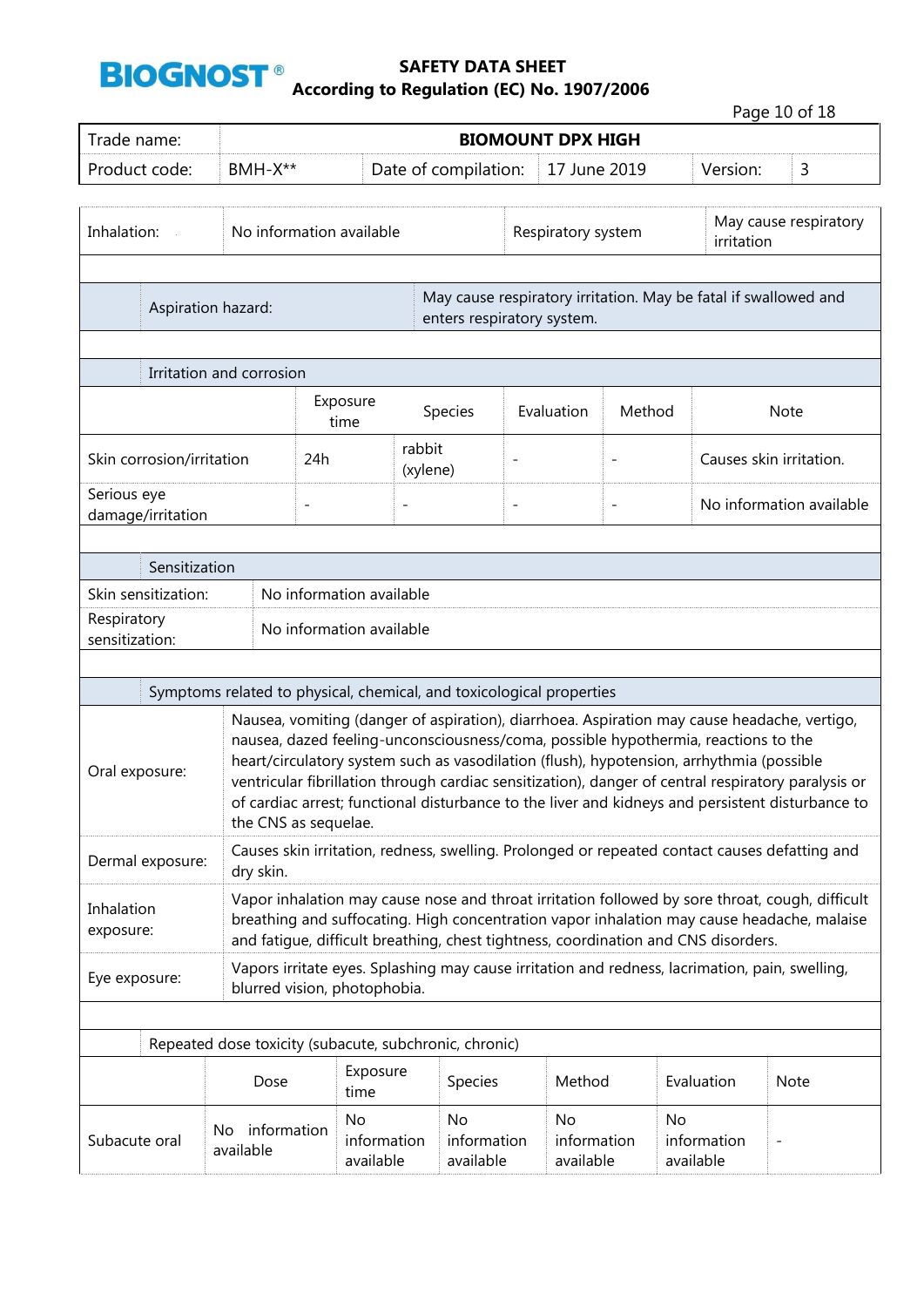

Page 11 of 18

| Trade name:   |           | <b>BIOMOUNT DPX HIGH</b>          |  |          |  |
|---------------|-----------|-----------------------------------|--|----------|--|
| Product code: | $BMH-X**$ | Date of compilation: 17 June 2019 |  | Version: |  |

| Subacute<br>dermal       | information<br>No.<br>available | No.<br>information<br>available       | <b>No</b><br>information<br>available | <b>No</b><br>information<br>available | <b>No</b><br>information<br>available |                          |
|--------------------------|---------------------------------|---------------------------------------|---------------------------------------|---------------------------------------|---------------------------------------|--------------------------|
| Subacute<br>inhalation   | No information<br>available     | No<br>information<br>available        | No<br>information<br>available        | No<br>information<br>available        | No<br>information<br>available        | $\overline{\phantom{a}}$ |
| Subchronic oral          | information<br>No.<br>available | <b>No</b><br>information<br>available | <b>No</b><br>information<br>available | <b>No</b><br>information<br>available | <b>No</b><br>information<br>available |                          |
| Subchronic<br>dermal     | No information<br>available     | No<br>information<br>available        | No<br>information<br>available        | No<br>information<br>available        | <b>No</b><br>information<br>available |                          |
| Subchronic<br>inhalation | information<br>No.<br>available | <b>No</b><br>information<br>available | <b>No</b><br>information<br>available | <b>No</b><br>information<br>available | No<br>information<br>available        | $\overline{\phantom{a}}$ |
| Chronic oral             | information<br>No.<br>available | No<br>information<br>available        | No<br>information<br>available        | <b>No</b><br>information<br>available | No<br>information<br>available        |                          |
| Chronic dermal           | No information<br>available     | <b>No</b><br>information<br>available | <b>No</b><br>information<br>available | <b>No</b><br>information<br>available | <b>No</b><br>information<br>available |                          |
| Chronic<br>inhalation    | information<br>No.<br>available | <b>No</b><br>information<br>available | No<br>information<br>available        | No<br>information<br>available        | <b>No</b><br>information<br>available |                          |

| Specific target organ toxicity - repeated exposure (STOT-RE): |                                                                    |                                                |                                |  |  |  |  |  |  |  |
|---------------------------------------------------------------|--------------------------------------------------------------------|------------------------------------------------|--------------------------------|--|--|--|--|--|--|--|
|                                                               | Specific effects                                                   | Target organ                                   | <b>Note</b>                    |  |  |  |  |  |  |  |
| Subacute oral                                                 | No information available                                           | No information available                       |                                |  |  |  |  |  |  |  |
| Subacute dermal                                               | No information available                                           | No information available                       |                                |  |  |  |  |  |  |  |
| Subacute inhalation                                           | No information available                                           | No information available                       |                                |  |  |  |  |  |  |  |
| Subchronic oral                                               | No information available                                           | No information available                       | $\overline{\phantom{a}}$       |  |  |  |  |  |  |  |
| Subchronic dermal                                             | No information available                                           | No information available                       |                                |  |  |  |  |  |  |  |
| Subchronic inhalation                                         | No information available                                           | No information available                       |                                |  |  |  |  |  |  |  |
| Chronic oral                                                  | No information available                                           | No information available                       |                                |  |  |  |  |  |  |  |
| Chronic dermal                                                | No information available                                           | No information available                       | $\overline{\phantom{a}}$       |  |  |  |  |  |  |  |
| Chronic inhalation                                            | No information available                                           | Central<br>nervous<br>system,<br>liver, kidney | May cause<br>damage to organs. |  |  |  |  |  |  |  |
|                                                               |                                                                    |                                                |                                |  |  |  |  |  |  |  |
|                                                               | CMR effects (carcinogenicity, mutagenicity, reproductive toxicity) |                                                |                                |  |  |  |  |  |  |  |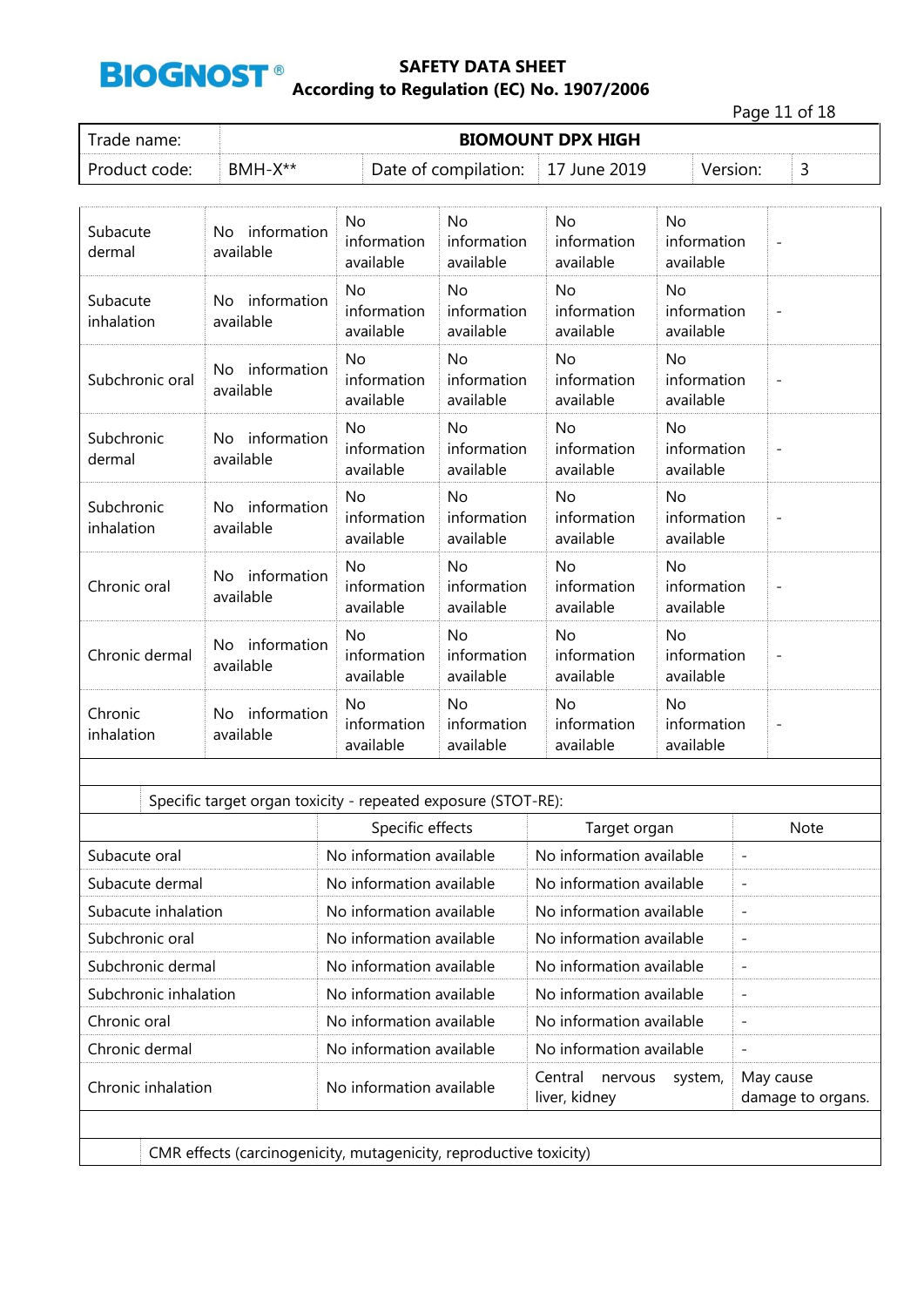

Page 12 of 18

| Trade name:   | <b>BIOMOUNT DPX HIGH</b> |                                   |  |          |   |  |  |  |
|---------------|--------------------------|-----------------------------------|--|----------|---|--|--|--|
| Product code: | $BMH-X**$                | Date of compilation: 17 June 2019 |  | Version: | ٮ |  |  |  |

|       | Carcinogenicity:                                | No component of this product present at levels greater than or<br>equal to 0.1% is identified as probable, possible or confirmed<br>human carcinogen by IARC.               |                                          |  |  |  |  |
|-------|-------------------------------------------------|-----------------------------------------------------------------------------------------------------------------------------------------------------------------------------|------------------------------------------|--|--|--|--|
|       | Mutagenicity in-vitro:                          | No information available                                                                                                                                                    |                                          |  |  |  |  |
|       | Genotoxicity:                                   | No information available                                                                                                                                                    |                                          |  |  |  |  |
|       | Mutagenicity in-vivo:                           |                                                                                                                                                                             | No information available                 |  |  |  |  |
|       | Germ cell mutagenicity:                         |                                                                                                                                                                             | No information available                 |  |  |  |  |
|       | Reproductive toxicity:                          | Presumed human reproductive toxicant (Dibutyl phthalate).<br>Overexposure may cause reproductive disorder(s) based on<br>tests with laboratory animals.(Dibutyl phthalate). |                                          |  |  |  |  |
|       |                                                 |                                                                                                                                                                             |                                          |  |  |  |  |
|       | Summary of evaluation of the CMR<br>properties: |                                                                                                                                                                             | Studies did not demonstrate CMR effects. |  |  |  |  |
|       |                                                 |                                                                                                                                                                             |                                          |  |  |  |  |
| 11.2. | Practical experiences:                          |                                                                                                                                                                             |                                          |  |  |  |  |
|       | Classification observations:                    |                                                                                                                                                                             | No information available                 |  |  |  |  |
|       | Other observations:                             |                                                                                                                                                                             | No information available                 |  |  |  |  |
|       |                                                 |                                                                                                                                                                             |                                          |  |  |  |  |
| 11.3. | General notes:                                  |                                                                                                                                                                             |                                          |  |  |  |  |
|       |                                                 |                                                                                                                                                                             |                                          |  |  |  |  |

| <b>SECTION 12. Ecological information</b> |                          |                          |                                                                                |                                       |                                                        |                          |  |  |  |  |  |
|-------------------------------------------|--------------------------|--------------------------|--------------------------------------------------------------------------------|---------------------------------------|--------------------------------------------------------|--------------------------|--|--|--|--|--|
| 12.1.<br>Toxicity                         |                          |                          |                                                                                |                                       |                                                        |                          |  |  |  |  |  |
| Acute (short-term)<br>toxicity            | Dose                     |                          | Species                                                                        | Method                                | Evaluation                                             | <b>Note</b>              |  |  |  |  |  |
| Fish                                      | $LC_{50}$                | 96 hours                 | Oncorhynchus mykiss<br>(rainbow trout; xylene)<br>Pimephales promelas<br>(DBP) | No<br>information<br>available        | $3.3 \text{ mg/l}$<br>(xylene)<br>$0.85$ mg/l<br>(DBP) | -                        |  |  |  |  |  |
| Crustacea:                                | $EC_{50}$                | 48 hours                 | Daphnia magna                                                                  | <b>No</b><br>information<br>available | 75.49 mg/l<br>(xylene)<br>$3.7$ mg/l<br>(DBP)          | $\overline{a}$           |  |  |  |  |  |
| Algae/aquatic<br>plants:                  | $IC_{50}$                | 72 hours                 | Pseudokirchneriella<br>subcapitata                                             | <b>No</b><br>information<br>available | 72 mg/l<br>(xylene)                                    | $\overline{a}$           |  |  |  |  |  |
| Other organisms:                          | $\overline{\phantom{a}}$ | $\overline{\phantom{a}}$ | $\overline{\phantom{a}}$                                                       | $\overline{\phantom{a}}$              | $\overline{\phantom{0}}$                               | $\overline{\phantom{a}}$ |  |  |  |  |  |
| Chronic (long-term)<br>toxicity           | Doza                     | Exposure<br>time         | <b>Species</b>                                                                 | Method                                | Evaluation                                             | <b>Note</b>              |  |  |  |  |  |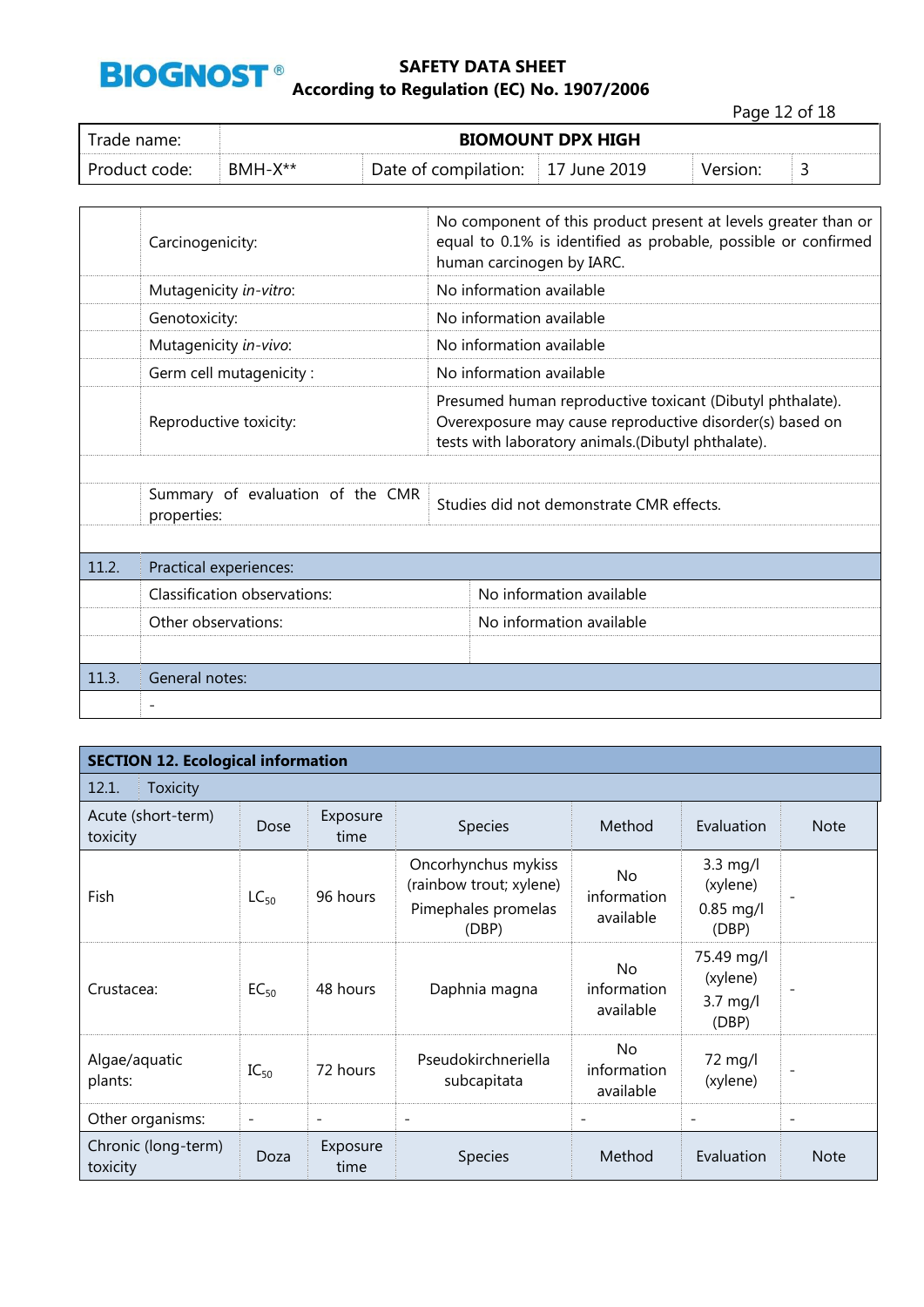

|                                       |                                         |                  |                                               |                          |                          |                                          |                          |                             | Page 13 of 18                         |                          |                |
|---------------------------------------|-----------------------------------------|------------------|-----------------------------------------------|--------------------------|--------------------------|------------------------------------------|--------------------------|-----------------------------|---------------------------------------|--------------------------|----------------|
| Trade name:                           |                                         |                  |                                               |                          |                          | <b>BIOMOUNT DPX HIGH</b>                 |                          |                             |                                       |                          |                |
| Product code:                         |                                         |                  | BMH-X**                                       |                          |                          | Date of compilation:                     | 17 June 2019             |                             | Version:                              | 3                        |                |
|                                       |                                         |                  |                                               |                          |                          |                                          |                          |                             |                                       |                          |                |
| Fish                                  |                                         |                  | $LC_{50}$                                     | 96 hours                 |                          | No information<br>available              | <b>No</b>                | information<br>available    | <b>No</b><br>information<br>available |                          |                |
| Crustacea:                            |                                         |                  | $EC_{50}$                                     | 48 hours                 |                          | No information<br>available              | No                       | information<br>available    | No<br>information<br>available        | $\overline{a}$           |                |
| Algae/aquatic<br>$IC_{50}$<br>plants: |                                         |                  |                                               | 72 hours                 |                          | No information<br>available              | No                       | information<br>available    | No<br>information<br>available        | $\overline{\phantom{0}}$ |                |
| Other organisms:                      |                                         |                  | $\overline{\phantom{a}}$                      | $\overline{\phantom{a}}$ | $\overline{\phantom{0}}$ |                                          | $\overline{\phantom{a}}$ |                             | $\overline{\phantom{0}}$              | $\overline{\phantom{0}}$ |                |
|                                       |                                         |                  |                                               |                          |                          |                                          |                          |                             |                                       |                          |                |
| 12.2.                                 |                                         |                  | Persistence and degradability                 |                          |                          |                                          |                          |                             |                                       |                          |                |
|                                       |                                         |                  | Abiotic degradation                           |                          |                          |                                          |                          |                             |                                       |                          |                |
|                                       |                                         |                  | Degradation half-lives                        |                          |                          | Method                                   |                          |                             | Evaluation                            |                          |                |
| Marine<br>water                       |                                         |                  | No information available                      |                          |                          | No information available                 |                          |                             | No information available              |                          |                |
|                                       | Fresh water<br>No information available |                  |                                               |                          |                          | No information available                 |                          |                             | No information available              |                          | $\overline{a}$ |
| Air                                   | No information available                |                  |                                               |                          |                          | No information available                 |                          |                             | No information available              |                          | $\overline{a}$ |
| Soil<br>No information available      |                                         |                  |                                               |                          | No information available |                                          |                          | No information available    |                                       |                          |                |
|                                       |                                         |                  |                                               |                          |                          |                                          |                          |                             |                                       |                          |                |
|                                       |                                         | Biodegradation   |                                               |                          |                          |                                          |                          |                             |                                       |                          |                |
| % Degradation                         |                                         |                  | Time (days)                                   |                          |                          | Method                                   |                          | Note                        |                                       |                          |                |
| 81% (DBP)                             |                                         | No               | available                                     | information              |                          | No information<br>available<br>available |                          | No information              |                                       | Readily biodegradable.   |                |
|                                       |                                         |                  |                                               |                          |                          |                                          |                          |                             |                                       |                          |                |
|                                       |                                         |                  |                                               |                          |                          |                                          |                          |                             |                                       |                          |                |
| 12.3.                                 |                                         |                  | Bioaccumulative potential                     |                          |                          |                                          |                          |                             |                                       |                          |                |
|                                       |                                         |                  | Octanol-water partition coefficient (log Kow) |                          |                          |                                          |                          |                             |                                       |                          |                |
| Value                                 |                                         |                  | Concentration                                 | pH                       | °C                       | Method                                   |                          | Evaluation                  |                                       | Note                     |                |
| log Kow<br>2.95                       |                                         | No.<br>available | information                                   |                          |                          | No information<br>available              |                          | No information<br>available | xylene                                |                          |                |
|                                       |                                         |                  |                                               |                          |                          |                                          |                          |                             |                                       |                          |                |
|                                       |                                         |                  |                                               |                          |                          |                                          |                          |                             |                                       |                          |                |
|                                       |                                         |                  |                                               |                          |                          |                                          |                          |                             |                                       |                          |                |
|                                       |                                         |                  | <b>Bioconcentration Factor (BCF)</b>          |                          |                          |                                          |                          |                             |                                       |                          |                |
|                                       | Value                                   |                  |                                               | Species                  |                          | Method                                   |                          | Evaluation<br>Note          |                                       |                          |                |
| 2.165 (DBP)                           |                                         |                  | Pimephales promelas                           |                          |                          | No information                           | $\overline{\phantom{a}}$ |                             | does not                              |                          |                |
|                                       |                                         |                  | (fathead minnow)                              |                          |                          | available                                |                          |                             | bioaccumulate                         |                          |                |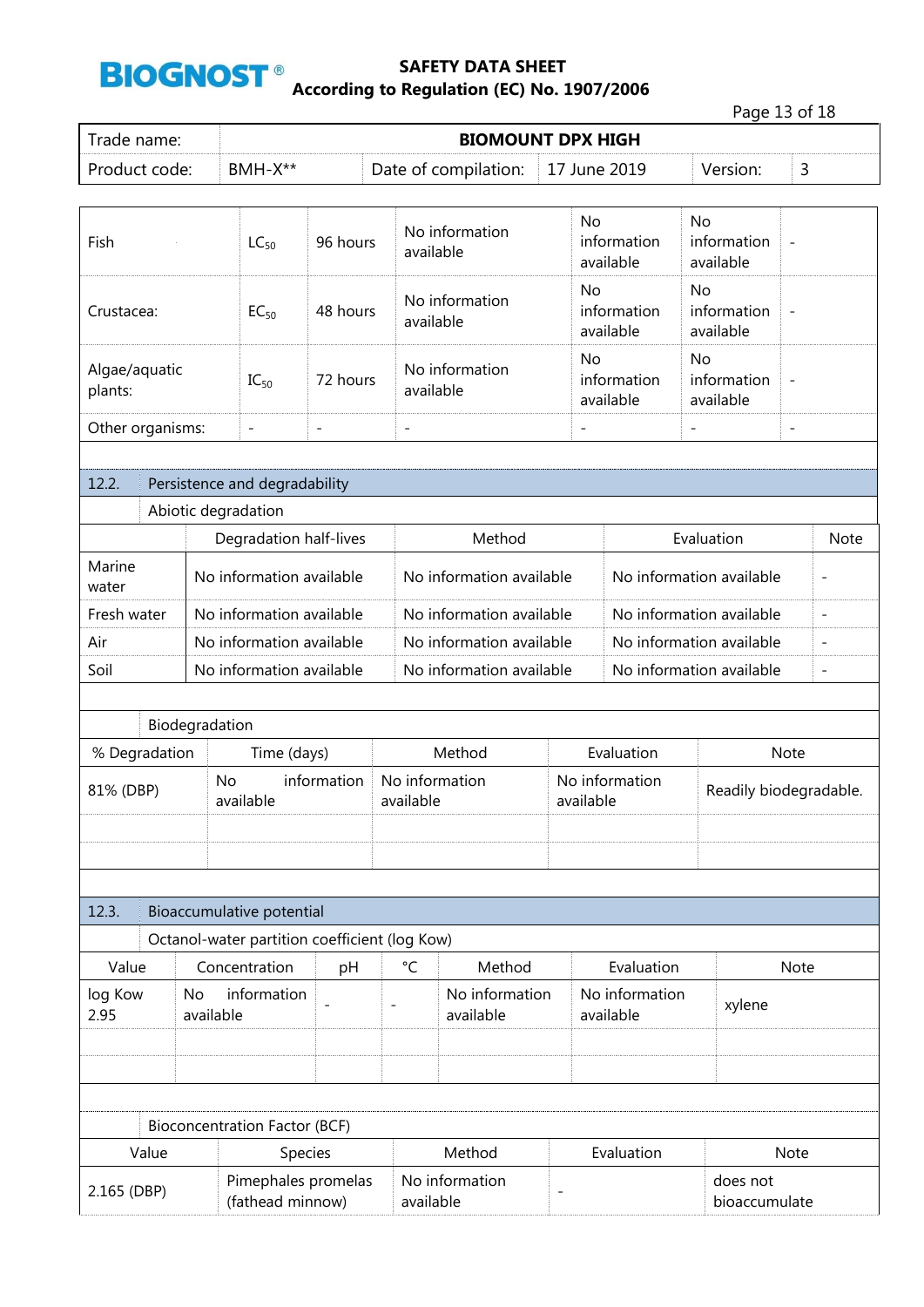

|                                                         |                          |                        |                                       |             |                                       |                                                                |                                                            |                                |        |                                |            | Page 14 of 18            |                   |
|---------------------------------------------------------|--------------------------|------------------------|---------------------------------------|-------------|---------------------------------------|----------------------------------------------------------------|------------------------------------------------------------|--------------------------------|--------|--------------------------------|------------|--------------------------|-------------------|
| Trade name:                                             |                          |                        |                                       |             |                                       |                                                                | <b>BIOMOUNT DPX HIGH</b>                                   |                                |        |                                |            |                          |                   |
| Product code:                                           |                          |                        | BMH-X**                               |             |                                       | Date of compilation:                                           |                                                            | 17 June 2019                   |        |                                | Version:   |                          | 3                 |
|                                                         |                          |                        |                                       |             |                                       |                                                                |                                                            |                                |        |                                |            |                          |                   |
|                                                         |                          |                        |                                       |             |                                       |                                                                |                                                            |                                |        |                                |            |                          |                   |
|                                                         |                          |                        |                                       |             |                                       |                                                                |                                                            |                                |        |                                |            |                          |                   |
|                                                         |                          |                        |                                       |             |                                       |                                                                |                                                            |                                |        |                                |            |                          |                   |
|                                                         |                          |                        | Chronic ecotoxicity                   |             |                                       |                                                                |                                                            |                                |        |                                |            |                          |                   |
|                                                         | Value                    |                        |                                       | Dose        |                                       | Exposure<br>time                                               | Species                                                    |                                | Method |                                | Evaluation |                          | Note              |
|                                                         | Chronic toxicity on fish |                        | $LC_{50}$                             |             | <b>No</b><br>information<br>available | <b>No</b><br>information<br>available                          |                                                            | No<br>information<br>available |        | No<br>information<br>available |            | $\overline{\phantom{a}}$ |                   |
| Chronic toxicity on<br>$EC_{50}$<br>crustacea (Daphnia) |                          |                        | <b>No</b><br>information<br>available | <b>No</b>   | No<br>information<br>available        |                                                                | No<br>information<br>information<br>available<br>available |                                |        | $\overline{\phantom{a}}$       |            |                          |                   |
|                                                         |                          |                        |                                       |             |                                       |                                                                |                                                            |                                |        |                                |            |                          |                   |
| 12.4.                                                   |                          | Mobility in soil       |                                       |             |                                       |                                                                |                                                            |                                |        |                                |            |                          |                   |
|                                                         |                          |                        |                                       |             |                                       | Known or predicted distribution in environmental compartments: |                                                            |                                |        |                                |            |                          |                   |
|                                                         | No information available |                        |                                       |             |                                       |                                                                |                                                            |                                |        |                                |            |                          |                   |
|                                                         |                          | Surface tension:       |                                       |             |                                       |                                                                |                                                            |                                |        |                                |            |                          |                   |
|                                                         |                          |                        |                                       |             |                                       |                                                                |                                                            |                                |        |                                |            |                          |                   |
|                                                         |                          |                        | Value                                 |             |                                       | $\mathrm{C}$                                                   |                                                            | Concentration                  |        |                                | Method     |                          | <b>Note</b>       |
|                                                         | <b>No</b>                | available              | information                           |             | No<br>available                       | information                                                    | available                                                  | No information                 |        | No information available       |            |                          | $\qquad \qquad -$ |
|                                                         |                          |                        |                                       |             |                                       |                                                                |                                                            |                                |        |                                |            |                          |                   |
|                                                         |                          |                        |                                       |             |                                       |                                                                |                                                            |                                |        |                                |            |                          |                   |
|                                                         |                          |                        |                                       |             |                                       |                                                                |                                                            |                                |        |                                |            |                          |                   |
|                                                         |                          |                        | Adsorption / desorption               |             |                                       |                                                                |                                                            |                                |        |                                |            |                          |                   |
| Transport                                               |                          |                        | A/D coefficient<br>Henry's constant   |             |                                       | log Kow                                                        |                                                            | Evaporation rate               |        | Method                         |            |                          | Note              |
| Soil-Water                                              |                          | <b>No</b><br>available |                                       | information |                                       | information<br><b>No</b><br>available                          | available                                                  | No information                 |        | No information<br>available    |            |                          |                   |
| Water-Air                                               |                          | No<br>available        |                                       | information | No                                    | information<br>available                                       | available                                                  | No information                 |        | No information<br>available    |            | $\overline{a}$           |                   |
| Soil-Air                                                |                          | No<br>available        |                                       | information | No                                    | information<br>available                                       | available                                                  | No information                 |        | No information<br>available    |            | $\overline{\phantom{a}}$ |                   |
|                                                         |                          |                        |                                       |             |                                       |                                                                |                                                            |                                |        |                                |            |                          |                   |
| 12.5.                                                   |                          |                        | Results of PBT and vPvB assessment    |             |                                       |                                                                |                                                            |                                |        |                                |            |                          |                   |
|                                                         |                          |                        | No information available              |             |                                       |                                                                |                                                            |                                |        |                                |            |                          |                   |
|                                                         |                          |                        |                                       |             |                                       |                                                                |                                                            |                                |        |                                |            |                          |                   |
| 12.6.                                                   |                          |                        | Other adverse effects                 |             |                                       |                                                                |                                                            |                                |        |                                |            |                          |                   |
|                                                         |                          |                        | No information available              |             |                                       |                                                                |                                                            |                                |        |                                |            |                          |                   |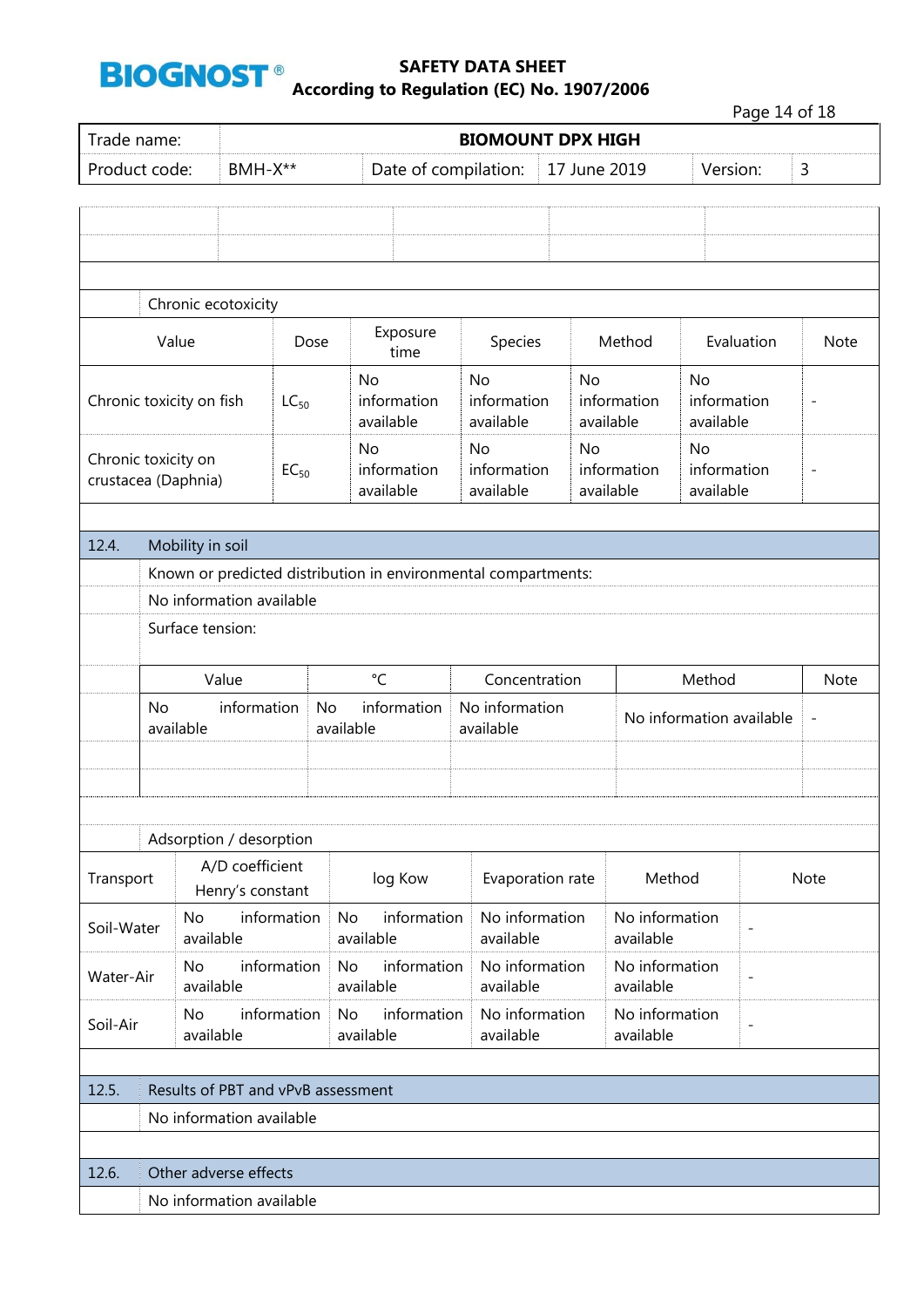

 $\Gamma$ 

### **SAFETY DATA SHEET According to Regulation (EC) No. 1907/2006**

Page 15 of 18

| Trade name:   |           | <b>BIOMOUNT DPX HIGH</b> |                    |          |  |
|---------------|-----------|--------------------------|--------------------|----------|--|
| Product code: | $RMH-X**$ | Date of compilation:     | $\pm 17$ June 2019 | Version: |  |

| <b>SECTION 13. Disposal considerations</b> |                                                                                                                                                                                                                                                                                                                                                |                                                                                                |  |  |  |  |
|--------------------------------------------|------------------------------------------------------------------------------------------------------------------------------------------------------------------------------------------------------------------------------------------------------------------------------------------------------------------------------------------------|------------------------------------------------------------------------------------------------|--|--|--|--|
| 13.1.                                      | Waste processing methods                                                                                                                                                                                                                                                                                                                       |                                                                                                |  |  |  |  |
|                                            |                                                                                                                                                                                                                                                                                                                                                |                                                                                                |  |  |  |  |
| 13.1.1.                                    | Product/Packaging disposal:                                                                                                                                                                                                                                                                                                                    |                                                                                                |  |  |  |  |
|                                            | Protection.                                                                                                                                                                                                                                                                                                                                    | Submit for disposal to the legal person authorized by the Ministry of Environmental and Nature |  |  |  |  |
|                                            |                                                                                                                                                                                                                                                                                                                                                |                                                                                                |  |  |  |  |
| 13.1.2.                                    | Waste codes/waste designations according to Low:                                                                                                                                                                                                                                                                                               |                                                                                                |  |  |  |  |
|                                            | Disposal must be made according to official regulations.                                                                                                                                                                                                                                                                                       |                                                                                                |  |  |  |  |
|                                            |                                                                                                                                                                                                                                                                                                                                                |                                                                                                |  |  |  |  |
| 13.1.3.                                    | Waste tretment - relevant information                                                                                                                                                                                                                                                                                                          |                                                                                                |  |  |  |  |
|                                            | No information available                                                                                                                                                                                                                                                                                                                       |                                                                                                |  |  |  |  |
|                                            |                                                                                                                                                                                                                                                                                                                                                |                                                                                                |  |  |  |  |
| 13.1.4.                                    | Sewage disposal - relevant information:                                                                                                                                                                                                                                                                                                        |                                                                                                |  |  |  |  |
|                                            | Waste must not be disposed of into the sewage system.                                                                                                                                                                                                                                                                                          |                                                                                                |  |  |  |  |
|                                            |                                                                                                                                                                                                                                                                                                                                                |                                                                                                |  |  |  |  |
| 13.1.5.                                    | Other disposal recommendations:                                                                                                                                                                                                                                                                                                                |                                                                                                |  |  |  |  |
|                                            | Do not dispose of the product's remains into the sewage system. Submit the remains to the collectors<br>authorized by the ministry in charge. Do not dispose of the packaging into the sewage system. Submit<br>the packaging to the collectors authorized by the ministry in charge. Do not dispose of in places where<br>ignition may occur. |                                                                                                |  |  |  |  |
| 13.1.6.                                    | Relevant Community provisions:                                                                                                                                                                                                                                                                                                                 |                                                                                                |  |  |  |  |
|                                            | Disposal must be made according to official regulations.                                                                                                                                                                                                                                                                                       |                                                                                                |  |  |  |  |
|                                            |                                                                                                                                                                                                                                                                                                                                                |                                                                                                |  |  |  |  |
|                                            | <b>SECTION 14. Transport information</b>                                                                                                                                                                                                                                                                                                       |                                                                                                |  |  |  |  |
|                                            | Transporting/shipment by road (ADR)                                                                                                                                                                                                                                                                                                            |                                                                                                |  |  |  |  |
| UN number:                                 |                                                                                                                                                                                                                                                                                                                                                | 1307                                                                                           |  |  |  |  |
|                                            | UN proper shipping name:                                                                                                                                                                                                                                                                                                                       | Xylenes                                                                                        |  |  |  |  |
|                                            | Transport hazard class(es):                                                                                                                                                                                                                                                                                                                    | 3                                                                                              |  |  |  |  |
| Packing group:                             |                                                                                                                                                                                                                                                                                                                                                | $\rm III$                                                                                      |  |  |  |  |
| Environmental hazards:                     |                                                                                                                                                                                                                                                                                                                                                | $\overline{\phantom{0}}$                                                                       |  |  |  |  |
| Special precautions for user:              |                                                                                                                                                                                                                                                                                                                                                | $\overline{\phantom{0}}$                                                                       |  |  |  |  |
|                                            | Transporting/shipment by rail (RID)                                                                                                                                                                                                                                                                                                            |                                                                                                |  |  |  |  |
| UN number:                                 |                                                                                                                                                                                                                                                                                                                                                | 1307                                                                                           |  |  |  |  |
|                                            | UN proper shipping name:                                                                                                                                                                                                                                                                                                                       | Xylenes                                                                                        |  |  |  |  |
| Transport hazard class(es):                |                                                                                                                                                                                                                                                                                                                                                | 3                                                                                              |  |  |  |  |
|                                            |                                                                                                                                                                                                                                                                                                                                                |                                                                                                |  |  |  |  |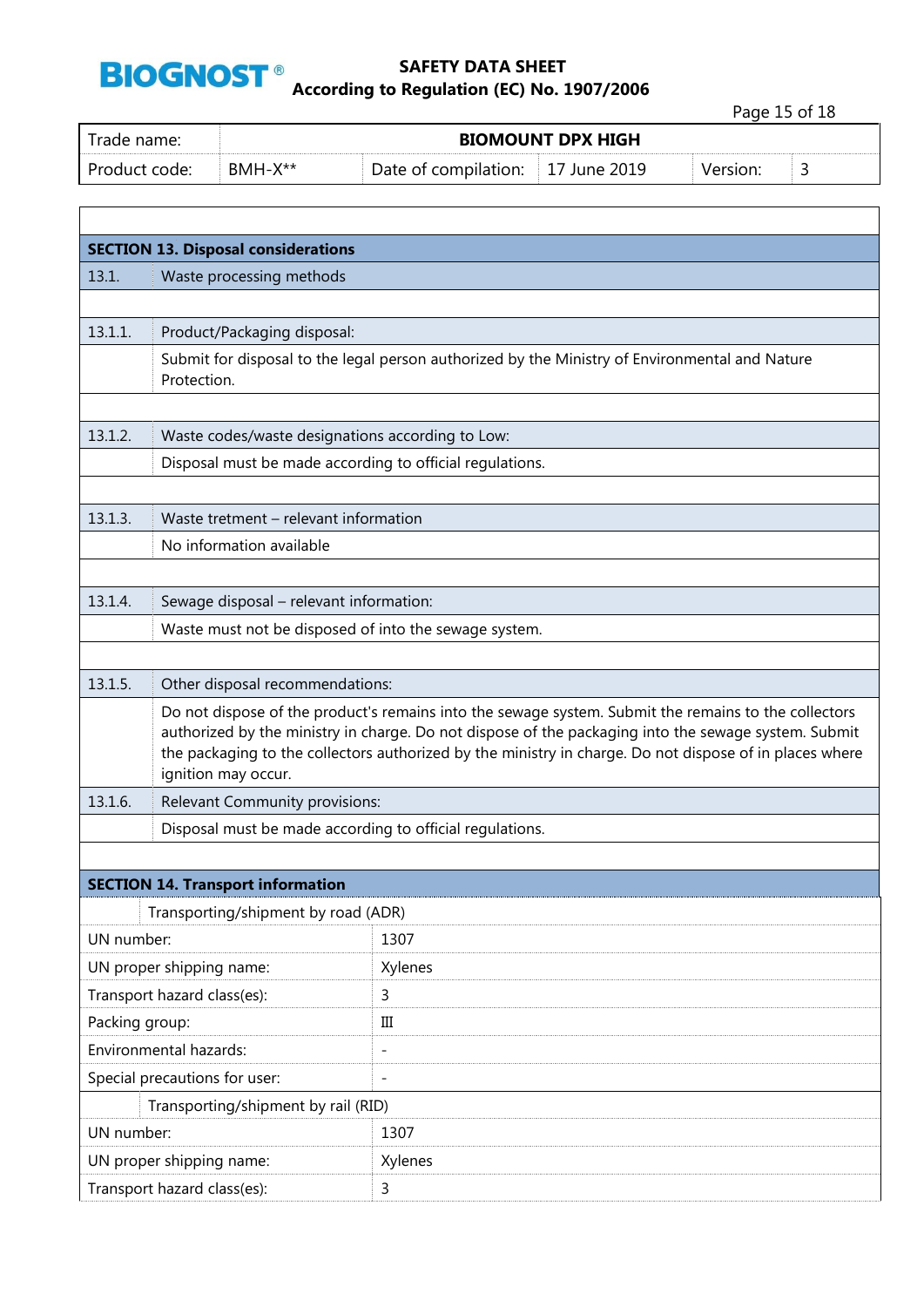

Page 16 of 18

| Trade name:                                                                                                      |                                                 | <b>BIOMOUNT DPX HIGH</b> |              |          |   |  |
|------------------------------------------------------------------------------------------------------------------|-------------------------------------------------|--------------------------|--------------|----------|---|--|
| Product code:<br>BMH-X**                                                                                         |                                                 | Date of compilation:     | 17 June 2019 | Version: | 3 |  |
|                                                                                                                  |                                                 |                          |              |          |   |  |
| Packing group:                                                                                                   |                                                 | Ш                        |              |          |   |  |
| Environmental hazards:                                                                                           |                                                 | $\overline{a}$           |              |          |   |  |
| Special precautions for user:                                                                                    |                                                 | $\overline{a}$           |              |          |   |  |
|                                                                                                                  | Transporting/shipment by inland waterways (ADN) |                          |              |          |   |  |
| UN number:                                                                                                       |                                                 | 1307                     |              |          |   |  |
| UN proper shipping name:                                                                                         |                                                 | Xylenes                  |              |          |   |  |
| Transport hazard class(es):                                                                                      |                                                 | 3                        |              |          |   |  |
| Packing group:                                                                                                   |                                                 | $\rm III$                |              |          |   |  |
| Environmental hazards:                                                                                           |                                                 | $\overline{\phantom{0}}$ |              |          |   |  |
| Special precautions for user:                                                                                    |                                                 | $\overline{\phantom{0}}$ |              |          |   |  |
|                                                                                                                  | Transporting/shipment by sea (IMDG)             |                          |              |          |   |  |
| UN number:                                                                                                       |                                                 | 1307                     |              |          |   |  |
| UN proper shipping name:                                                                                         |                                                 | Xylenes                  |              |          |   |  |
| Transport hazard class(es):                                                                                      |                                                 | 3                        |              |          |   |  |
| Packing group:                                                                                                   |                                                 | Ш                        |              |          |   |  |
| Environmental hazards:                                                                                           |                                                 | $\overline{a}$           |              |          |   |  |
| Special precautions for user:                                                                                    |                                                 | $\overline{a}$           |              |          |   |  |
| bulk<br>condition<br>Transport<br>in<br><i>in</i><br>accordance with Annex II. of MARPOL<br>73/78 and IBC Codex: |                                                 | $\qquad \qquad -$        |              |          |   |  |
| Transporting/shipment by air (ICAO-TI/IATA-DGR)                                                                  |                                                 |                          |              |          |   |  |
| UN number:                                                                                                       |                                                 | 1307                     |              |          |   |  |
| UN proper shipping name:                                                                                         |                                                 | Xylenes                  |              |          |   |  |
| Transport hazard class(es):                                                                                      |                                                 | 3                        |              |          |   |  |
| Packing group:                                                                                                   |                                                 | $\rm III$                |              |          |   |  |
| Environmental hazards:                                                                                           |                                                 | $\overline{\phantom{0}}$ |              |          |   |  |
| Special precautions for user:                                                                                    |                                                 | $\overline{\phantom{0}}$ |              |          |   |  |
|                                                                                                                  |                                                 |                          |              |          |   |  |
|                                                                                                                  | Further information:                            |                          |              |          |   |  |

| <b>SECTION 15. Regulatory information</b> |                                                                                                |  |  |  |  |
|-------------------------------------------|------------------------------------------------------------------------------------------------|--|--|--|--|
| 15.1.                                     | Safety, health and environmental regulations/legislation specific for the substance or mixture |  |  |  |  |
|                                           | EU regulations                                                                                 |  |  |  |  |
|                                           | Authorisation and/or restrictions on use                                                       |  |  |  |  |
|                                           | Authorisations:                                                                                |  |  |  |  |
|                                           | Restrictions:                                                                                  |  |  |  |  |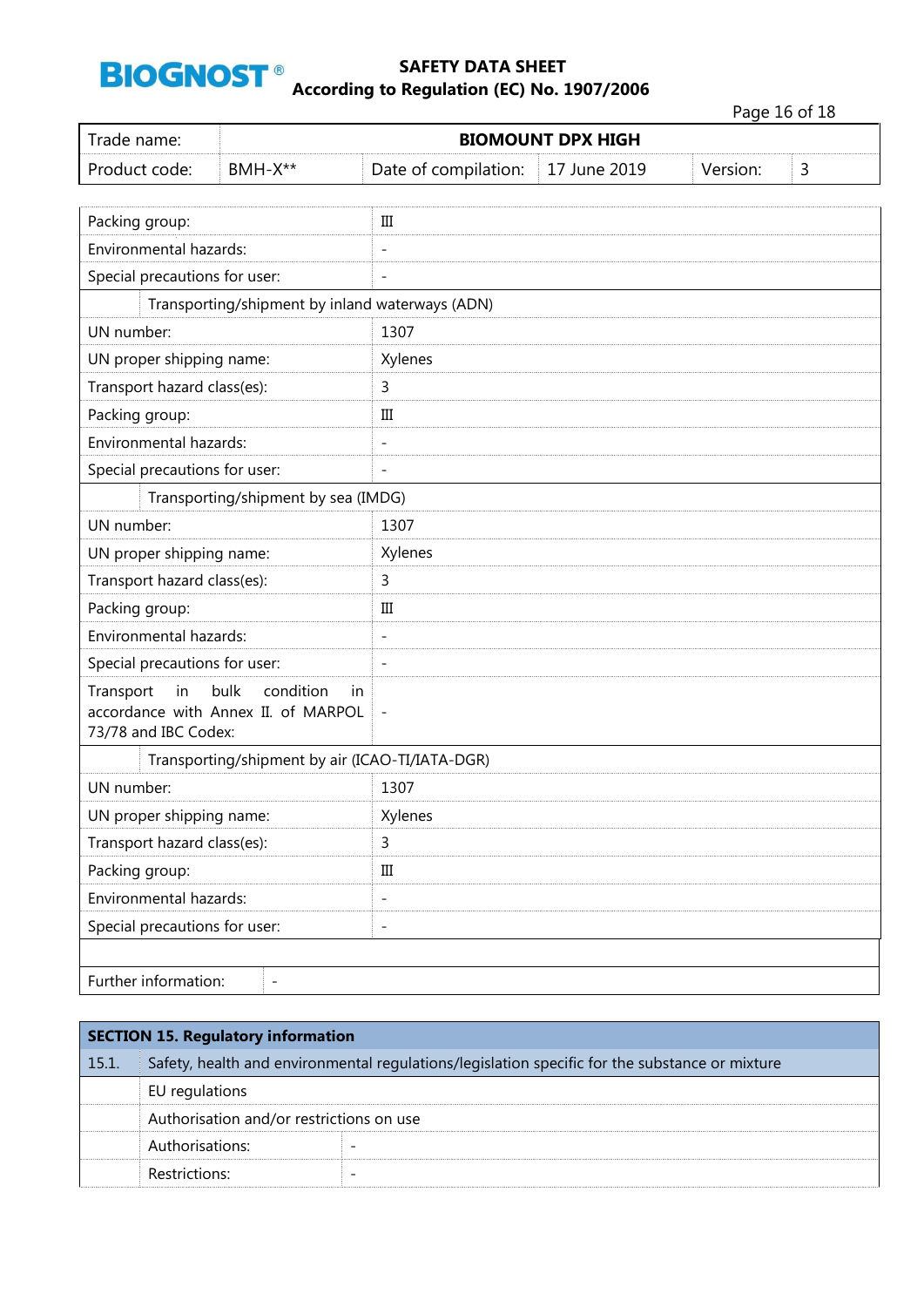

| Trade name:   | <b>BIOMOUNT DPX HIGH</b> |                                   |  |          |  |
|---------------|--------------------------|-----------------------------------|--|----------|--|
| Product code: | $BMH-X**$                | Date of compilation: 17 June 2019 |  | Version: |  |

|       |                            | EC Regulation No. 1906/2007 and EC Regulation No. 1272/2008 of the<br>European Parliament and the European Council;                                                                                                                                                                                                                                                                              |
|-------|----------------------------|--------------------------------------------------------------------------------------------------------------------------------------------------------------------------------------------------------------------------------------------------------------------------------------------------------------------------------------------------------------------------------------------------|
|       | Other EU regulations:      | The European Commission Regulation No. 453/2010 on changes and<br>amendments to the Regulation (EC) No. 1907/2006 of the European<br>Parliament and Council on registration, evaluation, authorization and<br>restriction of chemical substances (REACH);                                                                                                                                        |
|       |                            | EC Regulation No. 2037/200 of the European Parliament and Council of 29<br>June 2000 on ozone-depleting substances;                                                                                                                                                                                                                                                                              |
|       |                            | EC Regulation No. 689/2008 of the European Parliament and Council of 17<br>June 2008 concerning the export and import of dangerous chemicals;                                                                                                                                                                                                                                                    |
|       |                            | EC Regulation No. 850/2004 of the European Parliament and Council of 29<br>April 2004 on persistent organic pollutants;                                                                                                                                                                                                                                                                          |
|       |                            | Directive 2008/98/EC of the European Parliament and Council of 19<br>November 2008 on waste and repealing certain Directives                                                                                                                                                                                                                                                                     |
|       | quideline)                 | Information according 1999/13/EC about limitation of emissions of volatile organic compounds (VOC-                                                                                                                                                                                                                                                                                               |
|       | National legislation:      | Chemicals Act, Regulation on classification, packaging and labeling of<br>dangerous substances, Ordinance on occupational exposure limit values<br>and on biological limit values, Regulation on categories, types and<br>classification of waste with a waste catalog and list of hazardous waste,<br>Ordinance on writing Material safety data sheet, Transport of Hazardous<br>Substances Act |
| 15.2. | Chemical safety assessment |                                                                                                                                                                                                                                                                                                                                                                                                  |
|       | None                       |                                                                                                                                                                                                                                                                                                                                                                                                  |

| <b>SECTION 16. Other information</b> |                                                                                                                            |                                                                                                                                                                                                                                                  |  |  |
|--------------------------------------|----------------------------------------------------------------------------------------------------------------------------|--------------------------------------------------------------------------------------------------------------------------------------------------------------------------------------------------------------------------------------------------|--|--|
| 16.1.                                | Indication of changes:                                                                                                     |                                                                                                                                                                                                                                                  |  |  |
| 16.2.                                | <b>Abbreviations</b><br>and<br>acronyms:                                                                                   | <b>PBT</b><br>Stable, bioaccumulative and toxic<br>Strongly stable and strongly bioaccumulative<br>vPvB<br>Lethal dose, 50%<br>$LD_{50}$<br>Lethal concentration, 50%<br>$LC_{50}$<br>STOT - SE Specific target organ toxicity - single exposure |  |  |
| 16.3.                                | Key literature references<br>and source of data:                                                                           |                                                                                                                                                                                                                                                  |  |  |
| 16.4.                                | Classification and procedure used to derive the classification for mixture according to Regulation (EC)<br>1272/2008 (CLP) |                                                                                                                                                                                                                                                  |  |  |
| Classification                       |                                                                                                                            | Classification procedure                                                                                                                                                                                                                         |  |  |
|                                      |                                                                                                                            |                                                                                                                                                                                                                                                  |  |  |
| 16.5.                                | Relevant H statements (number and full text)                                                                               |                                                                                                                                                                                                                                                  |  |  |